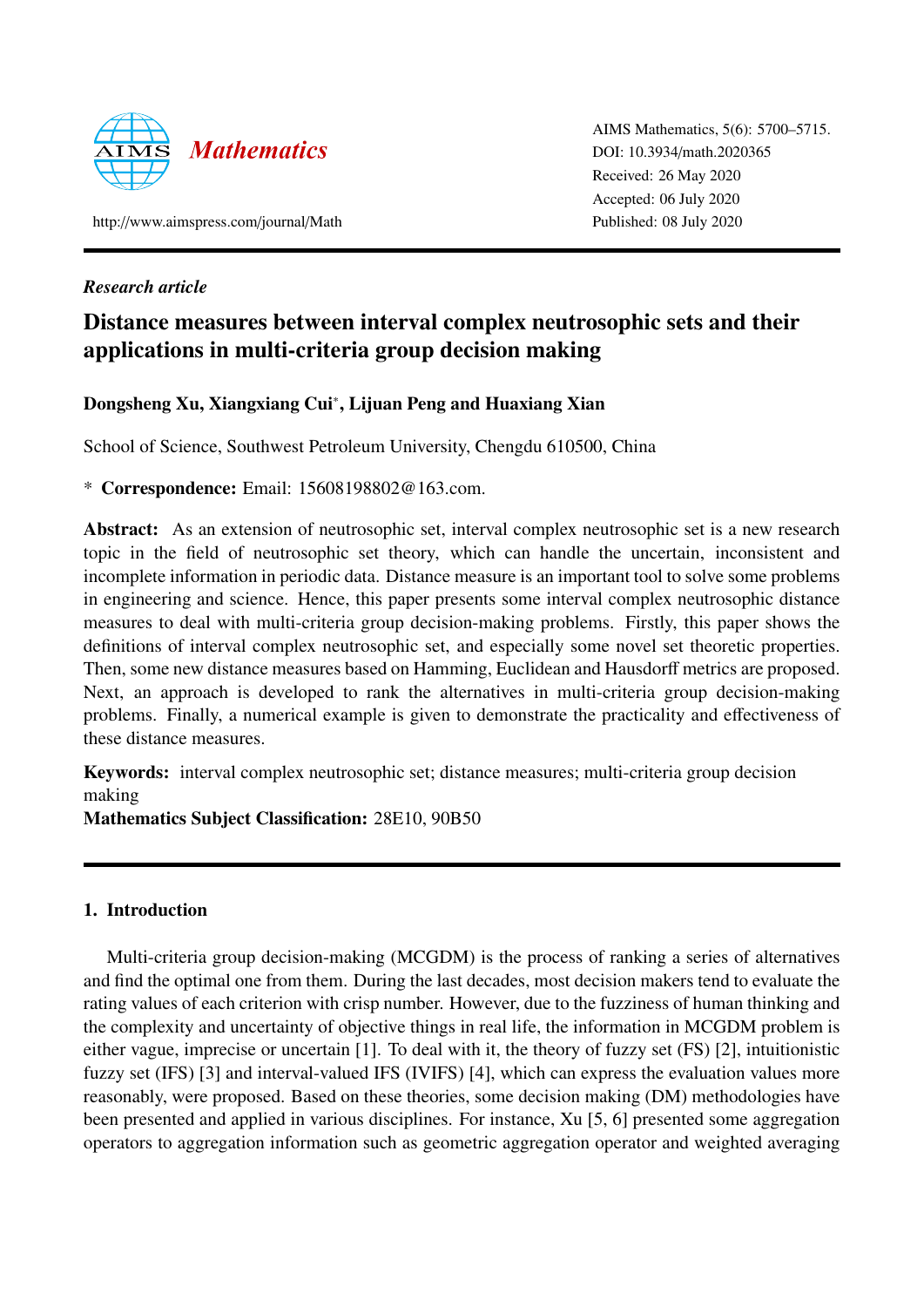operator. However, FS, IFS and IVIFS can only deal with incomplete information, but not uncertain and inconsistent information.

Therefore, Smarandache [\[7\]](#page-14-6) firstly introduced the neutrosophic set (NS) as a generalization of classical set, FS, IFS and IVIFS. However, NS was mainly put forward from a philosophical viewpoint which is difficult to be applied in real life. So single-valued neutrosophic set (SVNS) [\[8\]](#page-14-7) and interval neutrosophic set (INS) [\[9\]](#page-14-8) were proposed. Based on SVNS, Ye [\[10\]](#page-14-9) proposed the correlation coefficient and weighted correlation coefficient for SVNS and used them to handle multi-criteria decision-making (MCDM) problems. And a single-valued neutrosophic cross-entropy for MCDM problem was proposed in [\[11\]](#page-14-10). Besides, some researchers studied the neutrosophic algebraic structures or its extensions. Singh [\[12\]](#page-14-11) proposed a method to generate three-way fuzzy concept lattice using neutrosophic set. Cetkin and Aygun [\[13\]](#page-14-12) proposed neutrosophic subgroup and neutrosophic normal subgroup with their basic properties and characterizations.

In recent years, "big data" which is frequently characterized by uncertainty and periodicity has become a new research trend. However, FS, IFS, IVIFS, SVNS, INS can only deal with the data with uncertainty but not periodicity. In order to handle this situation, Ramot et al. [\[14\]](#page-14-13) introduced a seminal concept and called it complex fuzzy set (CFS) which is a combination of fuzzy set and complex number. In CFS, the degree of membership is represented in the form of complex value, denoted as  $\mu = r_s(x) \cdot e^{j\omega_s(x)}$  where  $j = \sqrt{-1}$  and  $r_s(x) \in [0, 1]$ ,  $\omega_s(x)$  is a real value. Later on, Alkouri and Salleb [15] introduced the concept of complex intuitionistic fuzzy set (CIES) by adding the degree of Salleh [\[15\]](#page-14-14) introduced the concept of complex intuitionistic fuzzy set (CIFS) by adding the degree of non-membership with complex-valued form and defined the basic operations of CIFS. To provide the more freedom to the decision-makers, it is advisable to ask the experts to describe their preferences by means of intervals. So Garg and Rani [\[16\]](#page-14-15) introduced the complex interval-valued intuitionistic fuzzy set (CIVIFS) with their algebraic operators and corresponding aggregation operators, then established a model to address MCGDM problems. Soon after, complex neutrosophic set (CNS) as an extension of CFS, CIFS, CIVIFS was proposed by Ali and Smarandache [\[17\]](#page-14-16), and applied it in the signal processing. Later on, Ali et al. [\[18\]](#page-14-17) firstly attempted to defined the interval complex neutrosophic set (ICNS). In ICNS, its set theoretic properties, operations and operational rules were introduced, then a MCGDM model was established under interval complex neutrosophic environment.

The selection of distance formula is a crucial step in MCGDM problems and several classical distance formulas are usually used, such as Hamming distance, Euclidean distance and Hausdorff distance. Rani and Garg [\[19\]](#page-14-18) proposed some distance measures between the CIFSs based on Hamming, Euclidean and Hausdorff metrics and discussed various desirable relations in detail. Ali and Smarandache [\[17\]](#page-14-16) proposed distance measure and  $\delta$ -equalities of CNS, and then discussed their properties. Kumar and Bajaj [20] proposed some distance and entropy measures for complex Kumar and Bajaj [\[20\]](#page-14-19) proposed some distance and entropy measures for complex intuitionistic fuzzy soft sets (CIFSSs) and applies them in MCDM problems. In view of the Cartesian representation of pure complex fuzzy grade of membership, Ali [\[21\]](#page-15-0) proposed some new operations of complex fuzzy classes, and introduced the  $\delta$ -equalities of complex fuzzy classes with corresponding implication operators. Based on Hamming and Euclidean metrics, Dai et al. [\[22\]](#page-15-1) proposed some interval-valued complex fuzzy distance measures and discussed their geometric properties. Based on traditional distance metrics, Hong et al. [\[23\]](#page-15-2) presented a weighted parameter interval neutrosophic distance measure, and applied it into TODIM method to deal with multi-attribute decision making problems.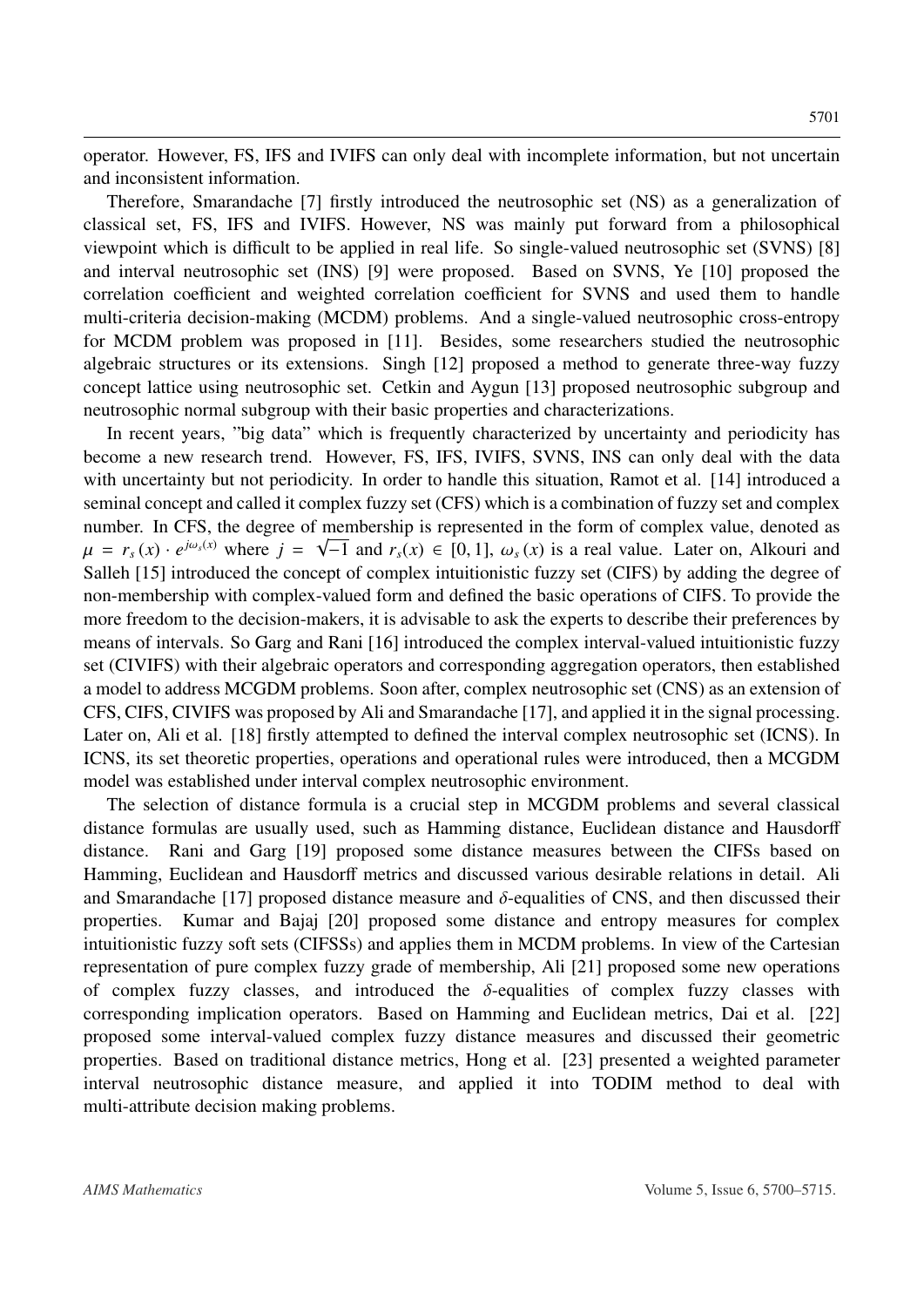The purpose of this paper is to construct some interval complex neutrosophic distance measures and apply them into MCGDM problem. The specific arrangements of this article are structured as follows. In section 2, we introduce the concept of ICNS. Section 3 proposes some set theoretic properties of ICNS, such as operational rules, aggregated operator and comparison method. In section 4, we present some distance measures which are satisfied with the axiomatic conditions. A MCGDM approach based on the operator and distance measure is proposed in section 5. In section 6, this paper illustrates the practicality and effectiveness of the proposed approach via a numerical example. In section 7, a conclusion of this paper is given.

## 2. Preliminaries

#### *2.1. Neutrosophic set*

Definition 2.1. *[\[7\]](#page-14-6) Let X be a space of points(objects), with a generic element in X denoted by x. A NS A in X is characterized by a truth-membership function TA*(*x*)*, an indeterminacy-membership function I<sub>A</sub>(x)</sub>, and a falsity-membership function*  $F_A(x)$ *, where*  $T_A(x)$ *,*  $I_A(x)$ *,*  $F_A(x)$  *are real standard or*  $\frac{1}{2}$  *nonstandard subsets of* ]0<sup>-</sup>, 1<sup>+</sup>[*, That is*  $T_{A(x)}$ :  $X \to 0$ <sup>[</sup>, 1<sup>+</sup>[*, I<sub><i>A*(*x*)</sub></sub>: $X \to 0$ <sup>[</sup>, 1<sup>+</sup>[*, F<sub><i>A*(*x*)</sub></sub>: $X \to 0$ <sup>[</sup>, 1<sup>+</sup>[*, There is no restriction on the sum of*  $T_{A}(x)$ ,  $I_{A}(x)$  and  $F_{A}($ 

*There is no restriction on the sum of*  $T_A(x)$ *,*  $I_A(x)$ *, and*  $F_A(x)$ *, so*  $0^- \leq \sup T_A(x) + \sup I_A(x) +$  $\sup F_A(x) \leq 3^+$ .

Definition 2.2. *[\[7\]](#page-14-6) The complement of A is denoted by A<sup>C</sup> and is defined as*

$$
T_{A}c(x) = \{1^+\} \oplus T_A(x), I_{A}c(x) = \{1^+\} \oplus I_A(x), F_{A}c(x) = \{1^+\} \oplus F_A(x)
$$

*for every x in X.*

**Definition 2.3.** *[\[7\]](#page-14-6) A NS A is contained in the other NS B,*  $A \subseteq B$  *if and only if* 

 $\inf T_A(x) \leq \inf T_B(x)$ ,  $\sup T_A(x) \leq \sup T_B(x)$ ,  $\inf I_A(x) \geq \inf I_B(x)$ ,  $\sup I_A(x) \geq \sup I_B(x)$ ,  $\inf F_A(x) \geq \inf F_B(x)$ ,  $\sup F_A(x) \geq \sup F_B(x)$ 

*for every x in X.*

#### *2.2. Interval complex neutrosohic set*

Definition 2.4. *[\[18\]](#page-14-17) Let X be a space of points(objects) with generic elements in X denoted by x. An ICNS S in X is characterized by a truth-membership function T<sup>S</sup>* (*x*)*, an indeterminacy-membership function I<sup>S</sup>* (*x*)*, and a falsity-membership function F<sup>S</sup>* (*x*)*,which are satisfied the following conditions:*

$$
T_S(x) : X \to \Gamma^{[0,1]} \times R, T_S(x) = t_S(x) \cdot e^{j\omega_S(x)}
$$
  

$$
I_S(x) : X \to \Gamma^{[0,1]} \times R, I_S(x) = i_S(x) \cdot e^{j\psi_S(x)}
$$
  

$$
F_S(x) : X \to \Gamma^{[0,1]} \times R, F_S(x) = f_S(x) \cdot e^{j\phi_S(x)}
$$

*where* Γ [0,1] *is the collection of interval neutrosophic sets and R is the set of real numbers, t<sup>S</sup>* (*x*) *is the interval truth membership function, i<sub>S</sub> (x) is the interval indeterminate membership function and*  $f_S(x)$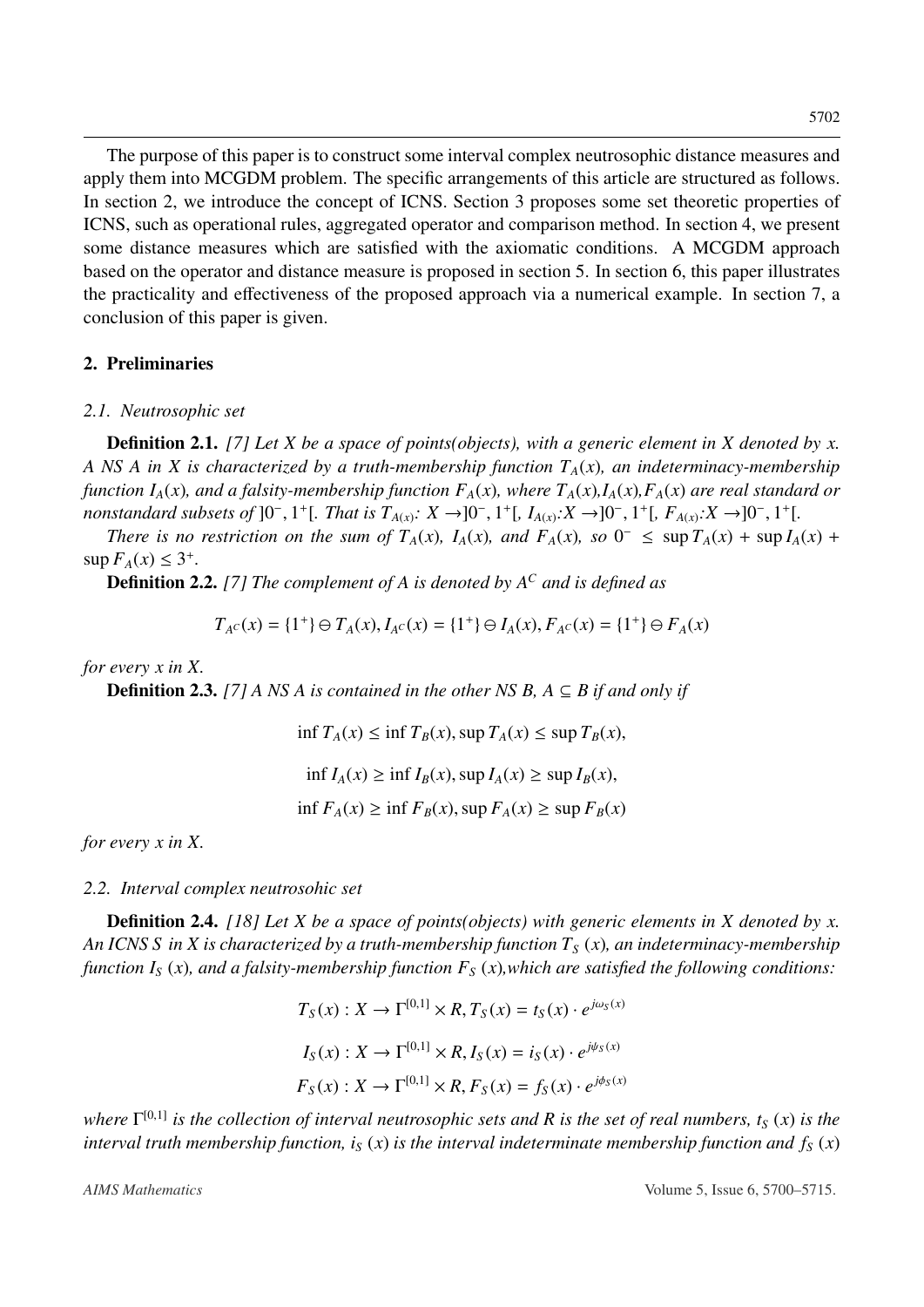*is the interval falsehood membership function, while*  $e^{j\omega_s(x)}$ *,*  $e^{j\psi_s(x)}$  *and*  $e^{j\phi_s(x)}$  *are the corresponding* interval-valued phase terms, respectively, with  $j = \sqrt{-1}$ . In set theoretic form, an interval complex *neutrosophic set can be written as:*

$$
S = \left\{ \left\{ \frac{t_S(x) \cdot e^{j\omega_S(x)}, i_S(x) \cdot e^{j\psi_S(x)}, f_S(x) \cdot e^{j\phi_S(x)}}{x} \right\} : x \in X \right\}
$$
(2.1)

In (2.1), the amplitude interval-valued terms  $T_S(x)$ ,  $I_S(x)$ ,  $F_S(x)$  can be further split as  $t_S(x) = \left[t_S^L(x), t_S^U(x)\right]$ ,  $i_S(x) = \left[t_S^L(x), i_S^U(x)\right]$  and  $f_S(x) = \left[f_S^L(x), f_S^U(x)\right]$ . Similarly, for the phase terms:  $\omega_S(x) = \left[t_S^L(x), t_S^$  $\begin{bmatrix} U_s \\ V_s \end{bmatrix}$ ,  $i_S(x) = \begin{bmatrix} i_S^L(x), i_S^U \\ i_S^L(x) \end{bmatrix}$  $\begin{bmatrix} U \\ S \end{bmatrix}$  and  $f_S(x) = \left[ f_S^L(x), f_S^U(x) \right]$  $\int_S^{\infty} f(x) dx$ . Similarly, for the phase terms:  $\omega_S(x) =$ h  $\left[\phi_S^L(x), \omega_S^U(x)\right], \psi_S(x) = \left[\psi_S^L(x), \psi_S^U(x)\right]$  and  $\phi_S(x) = \left[\phi_S^L(x), \phi_S^U(x)\right].$ <br> **Definition 2.5** LIST The complement of an ICNS S, is denoted by

ψ φ Definition 2.5. *[\[18\]](#page-14-17) The complement of an ICNS S is denoted by S <sup>c</sup> and is defined as*

$$
S^{c} = \left\{ \left\langle \frac{t_{S^{c}}(x) \cdot e^{j\omega_{S^{c}}(x)}, i_{S^{c}}(x) \cdot e^{j\psi_{S^{c}}(x)}, f_{S^{c}}(x) \cdot e^{j\phi_{S^{c}}(x)}}{x} \right\rangle : x \in X \right\}
$$
(2.2)

 $where t_{S}c(x) = f_{S}(x), \omega_{S}c(x) = 2\pi - \omega_{S}(x), i_{S}c(x) = \left[1 - i_{S}^{U}(x), d_{S}(x) - 2\pi - \omega_{S}(x)\right]$  $\int_{S}^{U}(x)$ , 1 –  $i_{S}^{L}(x)$  $\psi_{S^c}(x) = 2\pi - \psi_S(x), f_{S^c}(x) =$  $t_S(x), \phi_{S^c}(x) = 2\pi - \phi_S(x).$ 

## 3. Set theoretic properties of interval complex neutrosohic set

Definition 3.1. *Let A and B be two ICNSs, then the operational rules of ICNS are defined as follows: (1) The addition of A and B, denoted as A* + *B, and is defined as:*

$$
T_{A+B}(x) = [t_A^L(x) + t_B^L(x) - t_A^L(x)t_B^L(x), t_A^U(x) + t_B^U(x) - t_A^U(x)t_B^U(x)] \cdot e^{j[\omega_{A+B}^L(x), \omega_{A+B}^U(x)]}
$$

$$
I_{A+B}(x) = [t_A^L(x)t_B^L(x), t_A^U(x)t_B^U(x)] \cdot e^{j[\psi_{A+B}^L(x), \psi_{A+B}^U(x)]}
$$

$$
F_{A+B}(x) = [f_A^L(x)f_B^L(x), f_A^U(x)f_B^U(x)] \cdot e^{j[\psi_{A+B}^L(x), \phi_{A+B}^U(x)]}
$$

*the addition of phase terms is defined below:*

$$
\omega_{A+B}^L(x) = 2\pi \left( \frac{\omega_A^L(x)}{2\pi} + \frac{\omega_B^L(x)}{2\pi} - \frac{\omega_A^L(x)\omega_B^L(x)}{(2\pi)^2} \right)
$$

$$
\omega_{A+B}^U(x) = 2\pi \left( \frac{\omega_A^U(x)}{2\pi} + \frac{\omega_B^U(x)}{2\pi} - \frac{\omega_A^U(x)\omega_B^U(x)}{(2\pi)^2} \right)
$$

$$
\psi_{A+B}^L(x) = 2\pi \left( \frac{\psi_A^L(x)}{2\pi} \cdot \frac{\psi_B^L(x)}{2\pi} \right), \psi_{A\times B}^U(x) = 2\pi \left( \frac{\psi_A^U(x)}{2\pi} \cdot \frac{\psi_B^U(x)}{2\pi} \right)
$$

$$
\phi_{A+B}^L(x) = 2\pi \left( \frac{\phi_A^L(x)}{2\pi} \cdot \frac{\phi_B^L(x)}{2\pi} \right), \phi_{A\times B}^U(x) = 2\pi \left( \frac{\phi_A^U(x)}{2\pi} \cdot \frac{\phi_B^U(x)}{2\pi} \right)
$$

*(2) The product of A and B, denoted as*  $A \times B$ *, and is defined as:*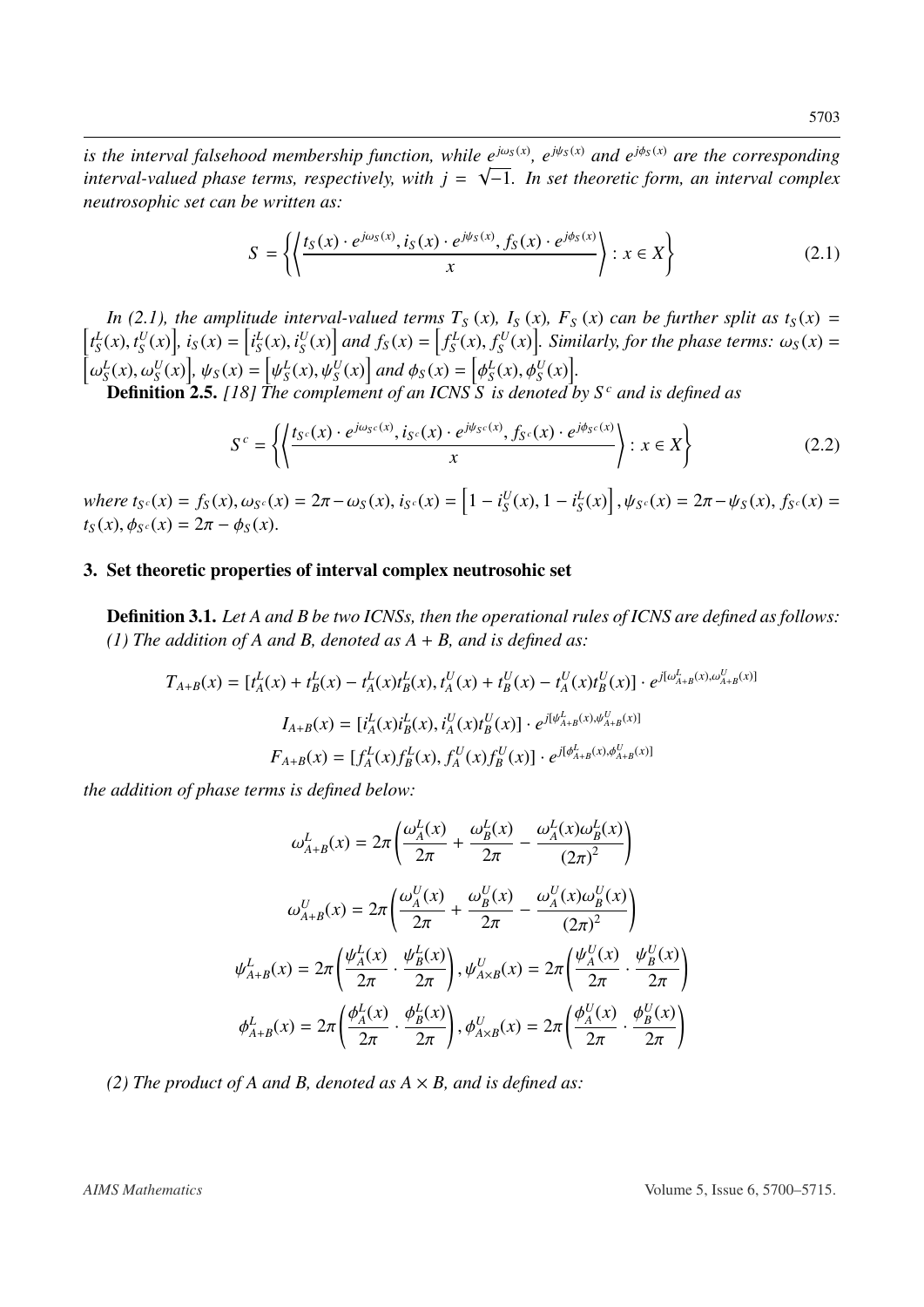$$
T_{A \times B}(x) = [t_A^L(x)t_B^L(x), t_A^U(x)t_B^U(x)] \cdot e^{j\pi[\omega_{A \times B}^L(x), \omega_{A \times B}^U(x)]}
$$

$$
I_{A \times B}(x) = [t_A^L(x) + t_B^L(x) - t_A^L(x)t_B^L(x), t_A^U(x) + t_B^U(x) - t_A^U(x)t_B^U(x)] \cdot e^{j\pi[\psi_{A \times B}^L(x), \psi_{A \times B}^U(x)]}
$$

$$
F_{A \times B}(x) = [f_A^L(x) + f_B^L(x) - f_A^L(x)f_B^L(x), f_A^U(x) + f_B^U(x) - f_A^U(x)f_B^U(x)] \cdot e^{j\pi[\phi_{A \times B}^L(x), \phi_{A \times B}^U(x)]}
$$

*the product of phase terms is defined below:*

$$
\omega_{A \times B}^{L}(x) = 2\pi \left( \frac{\omega_{A}^{L}(x)}{2\pi} \cdot \frac{\omega_{B}^{L}(x)}{2\pi} \right), \omega_{A \times B}^{U}(x) = 2\pi \left( \frac{\omega_{A}^{U}(x)}{2\pi} \cdot \frac{\omega_{B}^{U}(x)}{2\pi} \right)
$$

$$
\psi_{A \times B}^{L}(x) = 2\pi \left( \frac{\psi_{A}^{L}(x)}{2\pi} + \frac{\psi_{B}^{L}(x)}{2\pi} - \frac{\psi_{A}^{L}(x)\psi_{B}^{L}(x)}{(2\pi)^{2}} \right)
$$

$$
\psi_{A \times B}^{U}(x) = 2\pi \left( \frac{\psi_{A}^{U}(x)}{2\pi} + \frac{\psi_{B}^{U}(x)}{2\pi} - \frac{\psi_{A}^{U}(x)\psi_{B}^{U}(x)}{(2\pi)^{2}} \right)
$$

$$
\phi_{A \times B}^{L}(x) = 2\pi \left( \frac{\phi_{A}^{L}(x)}{2\pi} + \frac{\phi_{B}^{L}(x)}{2\pi} - \frac{\phi_{A}^{L}(x)\phi_{B}^{L}(x)}{(2\pi)^{2}} \right)
$$

$$
\phi_{A \times B}^{U}(x) = 2\pi \left( \frac{\phi_{A}^{U}(x)}{2\pi} + \frac{\phi_{B}^{U}(x)}{2\pi} - \frac{\phi_{A}^{U}(x)\phi_{B}^{U}(x)}{(2\pi)^{2}} \right)
$$

*(3) The scalar multiplication of A is an interval complex neutrosophic set denoted as*  $C = \lambda A, \lambda > 0$ *, d defined as: and defined as: L*

$$
T_C(x) = [1 - (1 - t_A^L(x))^{A}, 1 - (1 - t_A^U(x))^{A}] \cdot e^{j[\omega_C^L(x), \omega_C^U(x)]}
$$

$$
I_C(x) = [(i_A^L(x))^{A}, (i_A^U(x))^{A}] \cdot e^{j[\psi_C^L(x), \psi_C^U(x)]}
$$

$$
F_C(x) = [(f_A^L(x))^{A}, (f_A^U(x))^{A}] \cdot e^{j[\phi_C^L(x), \phi_C^U(x)]}
$$

*The scalar multiplication of phase terms is defined below:*

$$
\omega_C^L(x) = 2\pi \left( 1 - \left( 1 - \frac{\omega_A^L(x)}{2\pi} \right)^{\lambda} \right), \omega_C^U(x) = 2\pi \left( 1 - \left( 1 - \frac{\omega_A^U(x)}{2\pi} \right)^{\lambda} \right)
$$

$$
\psi_C^L(x) = 2\pi \left( \frac{\psi_A^L(x)}{2\pi} \right)^{\lambda}, \psi_C^U(x) = 2\pi \left( \frac{\psi_A^U(x)}{2\pi} \right)^{\lambda}
$$

$$
\phi_C^L(x) = 2\pi \left( \frac{\phi_A^L(x)}{2\pi} \right)^{\lambda}, \phi_C^U(x) = 2\pi \left( \frac{\phi_A^U(x)}{2\pi} \right)^{\lambda}
$$

(4) The power of A is denoted as  $D = A^{\lambda}, \lambda > 0$  and defined as:

$$
T_D(x) = \left[ (t_A^L(x))^{A}, (t_A^U(x))^{A} \right] \cdot e^{j[\omega_D^L(x), \omega_D^U(x)]}
$$

$$
I_D(x) = \left[ 1 - (1 - i_A^L(x))^{A}, 1 - (1 - i_A^U(x))^{A} \right] \cdot e^{j[\psi_D^L(x), \psi_D^U(x)]}
$$

$$
F_D(x) = \left[ 1 - (1 - f_A^L(x))^{A}, 1 - (1 - f_A^U(x))^{A} \right] \cdot e^{j[\phi_D^L(x), \phi_D^U(x)]}
$$

*AIMS Mathematics* Volume 5, Issue 6, 5700–5715.

!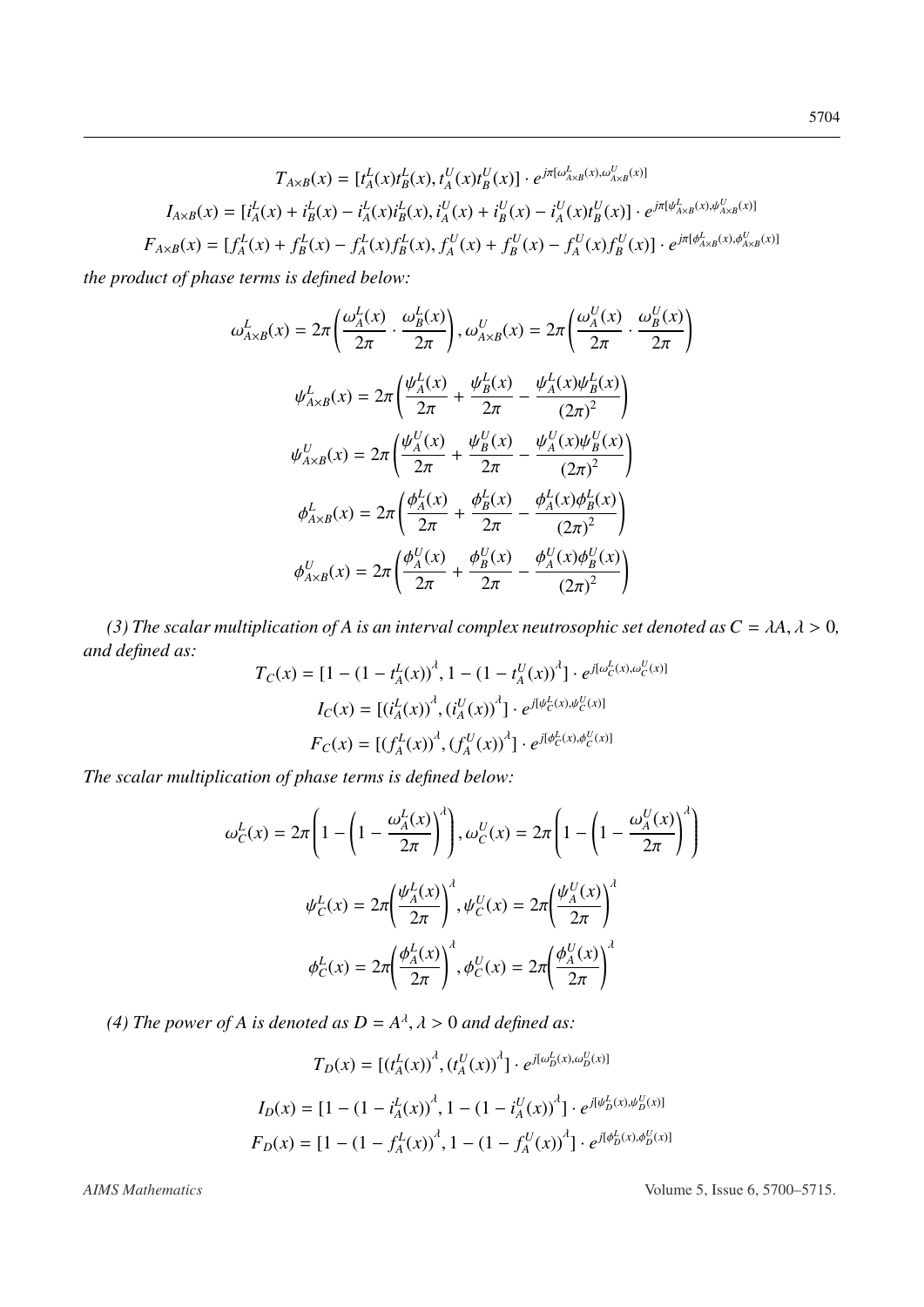*The power of phase terms is defined below:*

$$
\omega_D^L(x) = 2\pi \left(\frac{\omega_A^L(x)}{2\pi}\right)^{\lambda}, \omega_D^U(x) = 2\pi \left(\frac{\omega_A^U(x)}{2\pi}\right)^{\lambda}
$$

$$
\psi_D^L(x) = 2\pi \left(1 - \left(1 - \frac{\psi_A^L(x)}{2\pi}\right)^{\lambda}\right), \psi_D^U(x) = 2\pi \left(1 - \left(1 - \frac{\psi_A^U(x)}{2\pi}\right)^{\lambda}\right)
$$

$$
\phi_D^L(x) = 2\pi \left(1 - \left(1 - \frac{\phi_A^L(x)}{2\pi}\right)^{\lambda}\right), \phi_D^U(x) = 2\pi \left(1 - \left(1 - \frac{\phi_A^U(x)}{2\pi}\right)^{\lambda}\right)
$$

**Definition 3.2.** Let  $a_k = \left(\begin{bmatrix} t_k^L \end{bmatrix}\right)$  $\frac{L}{k}$ ,  $t_k^U$ <br>*Lox*  $\left[ \begin{matrix} u_k^U \end{matrix} \right] \cdot e^{j \left[\begin{matrix} \omega_k^L, \omega_k^U \end{matrix} \right]}, \left[\begin{matrix} l_k^L \end{matrix} \right]$ *a collection of interval complex neutrosophic numbers (ICNNs), the interval complex neutrosophic*  $\frac{L}{k}$ ,  $i_k^U$  $\left[ \begin{matrix} U \ k \end{matrix} \right] \cdot e^{j\left[\psi^L_k, \psi^U_k\right]}, \left[ \begin{matrix} f^L_k \end{matrix} \right]$  $\int_k^L$ ,  $f_k^U$ <br>*the*  $\left[ e^{iU} \right] \cdot e^{j\left[\phi^L_k, \phi^U_k\right]}$   $(k = 1, 2, \dots, n)$  *be weighted averaging (ICNWA) operator can be defined as follows:*

$$
ICNWA_w(a_1, a_2, \cdots, a_n) = w_1a_1 + w_2a_2 + \cdots + w_na_n
$$

*where*  $w = (w_1, w_2, \dots, w_n)^T$  *is the weight vector of*  $a_k$ *, such that*  $0 < w_k < 1$ ,  $\sum_{k=1}^n a_k$  $\sum_{k=1}$   $w_k = 1$ *. Then the ICNWA operator is denoted as following:*

$$
ICNWA_{w}(a_{1}, a_{2}, \cdots, a_{n}) = \sum_{k=1}^{n} w_{k}a_{k}
$$
\n
$$
= \left( \left[ 1 - \prod_{k=1}^{n} \left( 1 - t_{k}^{L} \right)^{w_{k}}, 1 - \prod_{k=1}^{n} \left( 1 - t_{k}^{U} \right)^{w_{k}} \right] \cdot e^{j \left[ 2\pi \left( 1 - \prod_{k=1}^{n} \left( 1 - \frac{\omega_{k}^{L(x)}}{2\pi} \right)^{w_{k}} \right) \cdot 2\pi \left( 1 - \prod_{k=1}^{n} \left( 1 - \frac{\omega_{k}^{U(x)}}{2\pi} \right)^{w_{k}} \right) \right]},
$$
\n
$$
\left[ \prod_{k=1}^{n} \left( t_{k}^{L} \right)^{w_{k}}, \prod_{k=1}^{n} \left( t_{k}^{U} \right)^{w_{k}} \right] \cdot e^{j \left[ 2\pi \left( \prod_{k=1}^{n} \left( \frac{\omega_{k}^{L}}{2\pi} \right)^{w_{k}} \right) \cdot 2\pi \left( \prod_{k=1}^{n} \left( \frac{\omega_{k}^{U}}{2\pi} \right)^{w_{k}} \right) \right]},
$$
\n
$$
\left[ \prod_{k=1}^{n} \left( f_{k}^{L} \right)^{w_{k}}, \prod_{k=1}^{n} \left( f_{k}^{U} \right)^{w_{k}} \right] \cdot e^{j \left[ 2\pi \left( \prod_{k=1}^{n} \left( \frac{\phi_{k}^{L}}{2\pi} \right)^{w_{k}} \right) \cdot 2\pi \left( \prod_{k=1}^{n} \left( \frac{\phi_{k}^{U}}{2\pi} \right)^{w_{k}} \right) \right] \right)}
$$
\n
$$
(3.1)
$$

Especially when the weight vector is  $w = \left(\frac{1}{n}\right)^n$ *n* , complex neutrosophic average (ICNA) operator. 1  $\frac{1}{n}, \cdots, \frac{1}{n}$  $\frac{1}{n}$ , the ICNWA operator will reduce to interval

Definition 3.3. *Let A be an ICNN, then the score function S* (*A*) *of A is defined as:*

$$
S(A) = \frac{1}{12} \left( \left( 2 + t_A^L - i_A^L - f_A^L \right) + \left( 2 + t_A^U - i_A^U - f_A^U \right) + \frac{1}{2\pi} \left( \left( 4\pi + \omega_A^L - \psi_A^L - \phi_A^L \right) + \left( 4\pi + \omega_A^U - \psi_A^U - \phi_A^U \right) \right) \right) \tag{3.2}
$$

Definition 3.4. *Let A be an ICNN, then the accuracy function H* (*A*) *of A is defined as:*

$$
H(A) = \frac{1}{3} \left( \frac{t_A^L - f_A^L + t_A^U - f_A^U}{2} + \frac{\omega_A^L - \phi_A^L + \omega_A^U - \phi_A^U}{2\pi} \right)
$$
(3.3)

Definition 3.5. *Let A*<sup>1</sup> *and A*<sup>2</sup> *be two ICNNs, and S be the score functions, H be the accuracy functions. If*  $S(A_1) < S(A_2)$  *then*  $A_1 < A_2$ *, if*  $S(A_1) = S(A_2)$  *then* 

(1) If  $H(A_1) < H(A_2)$ , then  $A_1 < A_2$ ;

(2) If  $H(A_1) = H(A_2)$ , then  $A_1 = A_2$ .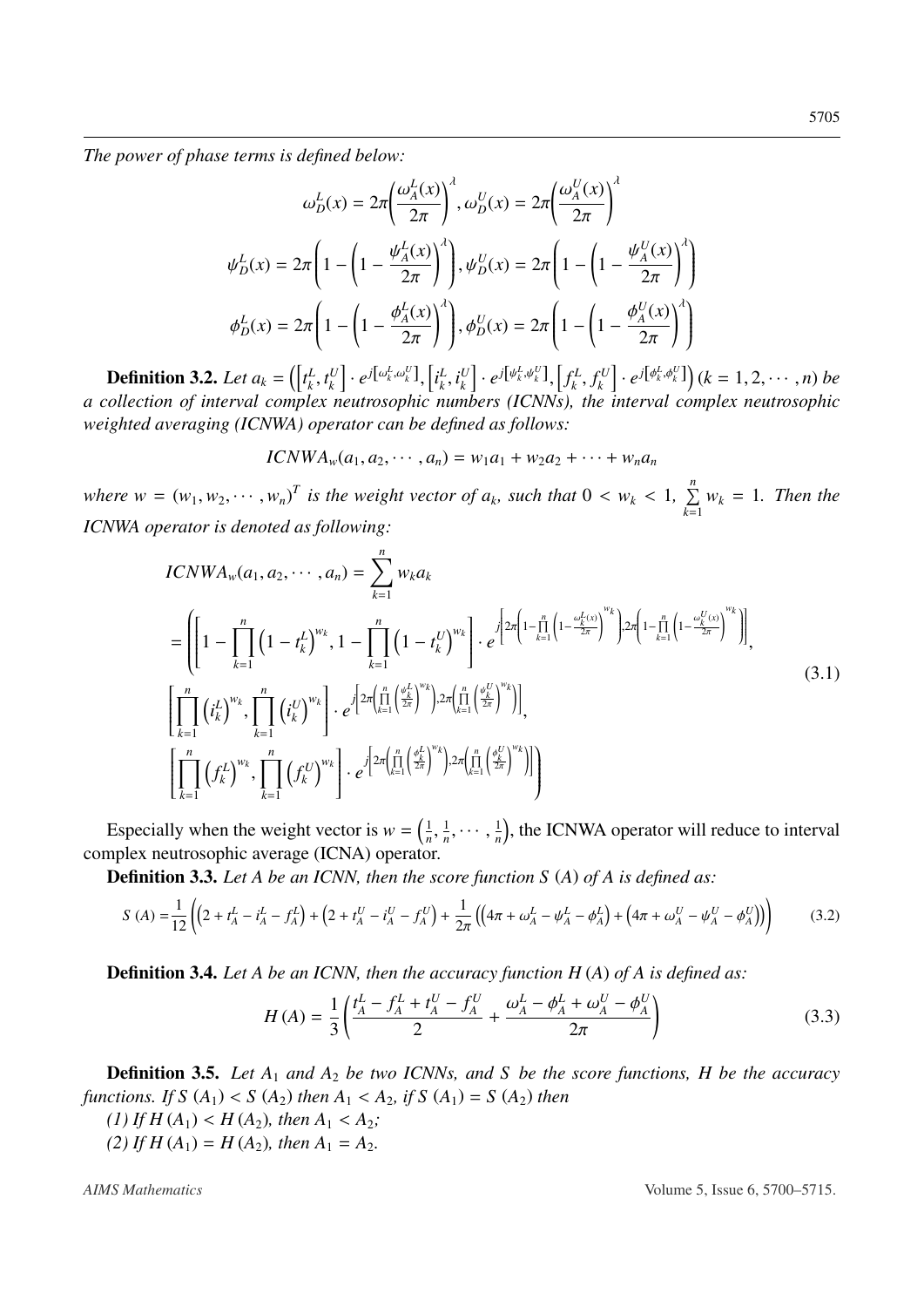#### 4. Distance measures between ICNSs

**Definition 4.1.** [\[24\]](#page-15-3) Let  $X = \{x_1, x_2, \dots, x_n\}$  be the universe of discourse,  $\Phi(X)$  be the family *of ICNSs and* R <sup>+</sup> *be the set of non-negative real numbers. A distance measure of interva complex neutrosophic set is a function*  $d: \Phi(X) \times \Phi(X) \to \mathbb{R}^+$ *, which satisfies the following three conditions: for any A*,  $B, C \in \Phi(X)$ ,

*(1)*  $d(A, B) \ge 0$  *and*  $d(A, B) = 0$  *if and only if*  $A = B$ ;

 $(2) d(A, B) = d(B, A);$ 

 $(3) d(A, C) \leq d(A, B) + d(B, C).$ 

Now, we define the some distance measures with interval complex neutrosophic sets as follows: for any two ICNSs *A* and *B*,

Definition 4.2. *The normalized Hamming distance:*

$$
d_{Hm}(A, B) =
$$
\n
$$
\frac{1}{12n} \sum_{j=1}^{n} \left\{ \left| t_A^L(x_j) - t_B^L(x_j) \right| + \left| t_A^U(x_j) - t_B^U(x_j) \right| + \left| t_A^L(x_j) - t_B^L(x_j) \right| + \left| t_A^U(x_j) - t_B^U(x_j) \right| + \left| t_A^U(x_j) - t_B^L(x_j) \right| + \left| t_A^U(x_j) - t_B^U(x_j) \right| + \left| t_A^U(x_j) - t_B^U(x_j) \right| + \left| t_A^U(x_j) - t_B^U(x_j) \right| + \left| t_A^U(x_j) - t_B^U(x_j) \right| + \left| t_A^U(x_j) - t_B^U(x_j) \right| + \left| t_A^U(x_j) - t_B^U(x_j) \right| + \left| t_A^U(x_j) - t_B^U(x_j) \right| + \left| t_A^U(x_j) - t_B^U(x_j) \right| \right\}
$$
\n(4.1)

Definition 4.3. *The normalized Euclidean distance:*

$$
d_{E}(A.B) =
$$
\n
$$
\left\{ \frac{1}{12n} \sum_{j=1}^{n} \left[ \left| t_{A}^{L}(x_{j}) - t_{B}^{L}(x_{j}) \right|^{2} + \left| t_{A}^{U}(x_{j}) - t_{B}^{U}(x_{j}) \right|^{2} + \left| t_{A}^{L}(x_{j}) - t_{B}^{L}(x_{j}) \right|^{2} + \left| t_{A}^{U}(x_{j}) - t_{B}^{U}(x_{j}) \right|^{2} + \left| t_{A}^{U}(x_{j}) - t_{B}^{U}(x_{j}) \right|^{2} + \left| t_{A}^{L}(x_{j}) - t_{B}^{L}(x_{j}) \right|^{2} + \left| t_{A}^{L}(x_{j}) - t_{B}^{L}(x_{j}) \right|^{2} + \left| t_{A}^{U}(x_{j}) - t_{B}^{U}(x_{j}) \right|^{2} + \left| t_{A}^{U}(x_{j}) - t_{B}^{L}(x_{j}) \right|^{2} + \left| t_{A}^{U}(x_{j}) - t_{B}^{U}(x_{j}) \right|^{2} + \left| t_{A}^{U}(x_{j}) - t_{B}^{L}(x_{j}) \right|^{2} + \left| t_{A}^{U}(x_{j}) - t_{B}^{U}(x_{j}) \right|^{2} + \left| t_{A}^{U}(x_{j}) - t_{B}^{U}(x_{j}) \right|^{2} + \left| t_{A}^{U}(x_{j}) - t_{B}^{U}(x_{j}) \right|^{2} \right|^{2}
$$
\n
$$
(4.2)
$$

Definition 4.4. *The normalized Hausdor*ff *distance:*

$$
d_{Hd}(A, B) =
$$
\n
$$
\frac{1}{n} \sum_{j=1}^{n} \max \left\{ \max \left( \frac{1}{2} \left( \left| t_A^L(x_j) - t_B^L(x_j) \right| + \left| t_A^U(x_j) - t_B^U(x_j) \right| \right), \frac{1}{2} \left( \left| t_A^L(x_j) - t_B^L(x_j) \right| + \left| t_A^U(x_j) - t_B^U(x_j) \right| \right), \right. \\ \frac{1}{2} \left( \left| f_A^L(x_j) - f_B^L(x_j) \right| + \left| f_A^U(x_j) - f_B^U(x_j) \right| \right), \frac{1}{2\pi} \max \left( \frac{1}{2} \left( \left| \omega_A^L(x_j) - \omega_B^L(x_j) \right| + \left| \omega_A^U(x_j) - \omega_B^U(x_j) \right| \right), \right. \\ \frac{1}{2} \left( \left| \omega_A^L(x_j) - \omega_B^L(x_j) \right| + \left| \omega_A^U(x_j) - \psi_B^U(x_j) \right| \right), \frac{1}{2} \left( \left| \phi_A^L(x_j) - \phi_B^L \right| + \left| \phi_A^U - \phi_B^U(x_j) \right| \right) \right) \right\}
$$
\n
$$
(4.3)
$$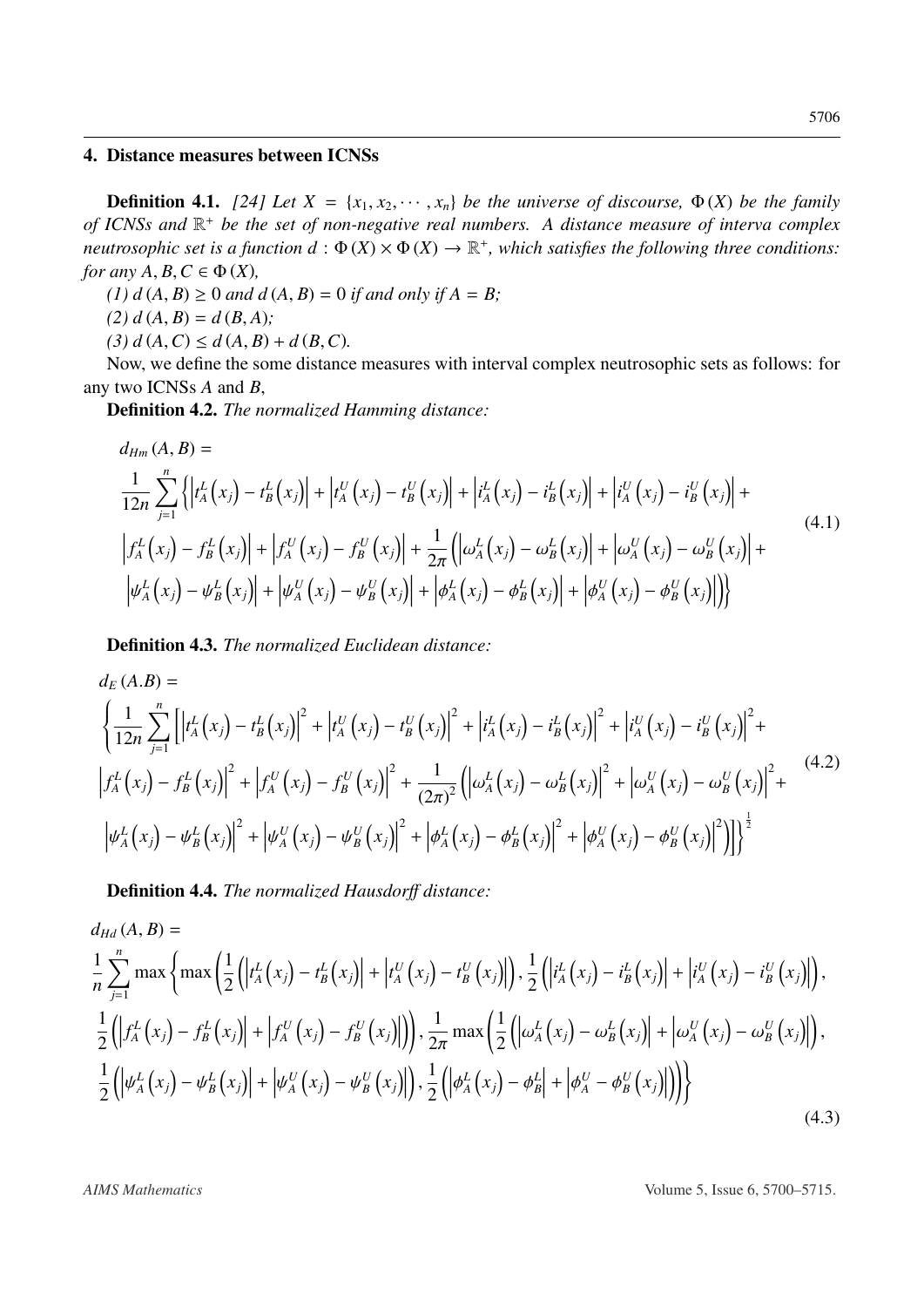Definition 4.5. *The normalized generalized distance:*

$$
d_{E}(A.B) =
$$
\n
$$
\left\{ \frac{1}{12n} \sum_{j=1}^{n} \left[ \left| t_{A}^{L}(x_{j}) - t_{B}^{L}(x_{j}) \right|^{2} + \left| t_{A}^{U}(x_{j}) - t_{B}^{U}(x_{j}) \right|^{2} + \left| t_{A}^{L}(x_{j}) - t_{B}^{L}(x_{j}) \right|^{2} + \left| t_{A}^{U}(x_{j}) - t_{B}^{U}(x_{j}) \right|^{2} + \left| t_{A}^{L}(x_{j}) - t_{B}^{L}(x_{j}) \right|^{2} + \left| t_{A}^{L}(x_{j}) - t_{B}^{L}(x_{j}) \right|^{2} + \left| t_{A}^{L}(x_{j}) - t_{B}^{L}(x_{j}) \right|^{2} + \left| t_{A}^{L}(x_{j}) - t_{B}^{L}(x_{j}) \right|^{2} + \left| t_{A}^{L}(x_{j}) - t_{B}^{L}(x_{j}) \right|^{2} + \left| t_{A}^{L}(x_{j}) - t_{B}^{L}(x_{j}) \right|^{2} + \left| t_{A}^{L}(x_{j}) - t_{B}^{L}(x_{j}) \right|^{2} + \left| t_{A}^{L}(x_{j}) - t_{B}^{L}(x_{j}) \right|^{2} + \left| t_{A}^{L}(x_{j}) - t_{B}^{L}(x_{j}) \right|^{2} + \left| t_{A}^{L}(x_{j}) - t_{B}^{L}(x_{j}) \right|^{2} \right|^{2}
$$
\n
$$
(4.4)
$$

*with*  $\lambda > 0$ *.* 

Theorem 4.1. *All functions defined in Eqs (4.1)–(4.4) are distance measures of ICNSs.*

*Proof.* Take Hamming distance  $d_{Hm}(A, B)$  as an example, it is easy to see that  $d_{Hm}(A, B)$  satisfies the conditions (1)–(2). Thus, we just go to prove the condition (3), i.e., the triangular inequality.

Let  $A, B, C \in \Phi(X)$ , for the Hamming distance, we have

$$
d_{Hm}(A, B) + d_{Hm}(B, C) =
$$
\n
$$
\frac{1}{12n} \sum_{j=1}^{n} \left\{ \left| t_{A}^{L}(x_{j}) - t_{B}^{L}(x_{j}) \right| + \left| t_{A}^{U}(x_{j}) - t_{B}^{U}(x_{j}) \right| + \left| t_{A}^{L}(x_{j}) - t_{B}^{L}(x_{j}) \right| + \left| t_{A}^{U}(x_{j}) - t_{B}^{U}(x_{j}) \right| + \left| t_{A}^{L}(x_{j}) - t_{B}^{U}(x_{j}) \right| + \left| t_{A}^{L}(x_{j}) - t_{B}^{L}(x_{j}) \right| + \left| t_{A}^{L}(x_{j}) - t_{B}^{L}(x_{j}) \right| + \left| t_{A}^{L}(x_{j}) - t_{B}^{L}(x_{j}) \right| + \left| t_{A}^{L}(x_{j}) - t_{B}^{L}(x_{j}) \right| + \left| t_{A}^{L}(x_{j}) - t_{B}^{L}(x_{j}) \right| + \left| t_{A}^{L}(x_{j}) - t_{B}^{L}(x_{j}) \right| + \left| t_{A}^{L}(x_{j}) - t_{B}^{L}(x_{j}) \right| + \left| t_{A}^{L}(x_{j}) - t_{B}^{L}(x_{j}) \right| + \left| t_{B}^{L}(x_{j}) - t_{C}^{L}(x_{j}) \right| + \left| t_{B}^{L}(x_{j}) - t_{C}^{L}(x_{j}) \right| + \left| t_{B}^{L}(x_{j}) - t_{C}^{L}(x_{j}) \right| + \left| t_{B}^{L}(x_{j}) - t_{C}^{L}(x_{j}) \right| + \left| t_{B}^{L}(x_{j}) - t_{C}^{L}(x_{j}) \right| + \left| t_{B}^{L}(x_{j}) - t_{C}^{L}(x_{j}) \right| + \left| t_{B}^{L}(x_{j}) - t_{C}^{L}(x_{j}) \right| + \left| t_{B}^{L}(x_{j}) - t_{C}^{L}(x_{j}) \right| + \left| t_{B}^{L}(x_{j}) - t_{C}^{L}(x_{j}) \right| + \left| t_{B}^{L}(x_{j}) - t_{C}^{L}(x_{j}) \right| + \left| t_{B}^{L}(x_{j}) - t_{
$$

So we can consider  $d_{Hm}(A, B)$  as a distance measure. Analogously, the normalized Euclidean distance  $d_E(A, B)$ , normalized Hausdorff distance  $d_{Hd}(A, B)$  and normalized generalized distance  $d_G(A, B)$  be proved as valid distance measures.  $d_G(A, B)$  be proved as valid distance measures.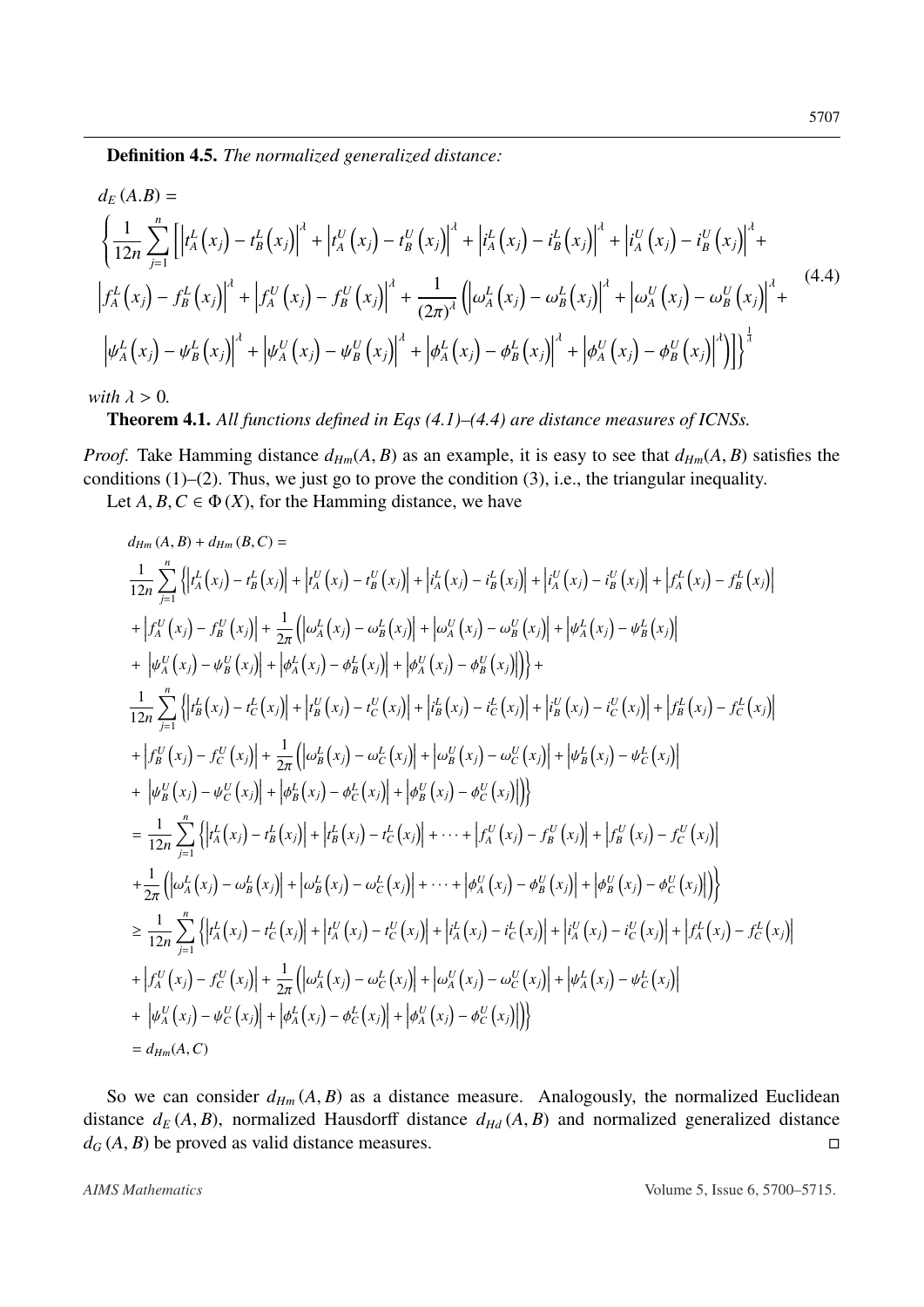#### 5. An approach for MCGDM

In this section, a MCGDM approach is presented by using the operational rules and above-defined distance measures for ICNSs.

Assume that a committee of *l* decision makers  $(D_h, h = 1, 2, \dots, l)$  is responsible for evaluating *m* alternatives  $(A_p, p = 1, 2, \dots, m)$  under *n* selection criteria  $(C_q, q = 1, 2, \dots, n)$ , where the performance ratings are ICNNs. The weight vector of the creteria is  $w_q(q = 1, 2, \dots, n)$  which satisfies  $0 < w_q < 1$ and  $\sum_{n=1}^n$  $\sum_{q=1} w_q = 1$ . Then the steps of the proposed MAGDM method as follows:

Step 1: Aggregate the ratings of alternatives versus criteria.

Let  $x_{hpq} = \left(\left[T_{hpq}^L, T_{hpq}^U\right],\right)$ <br>the performance ratings  $\left[I_{hpq}^L, I_{hpq}^U\right],$ Let  $x_{hpq} = (\left[T_{hpq}^L, T_{hpq}^U\right], \left[T_{hpq}^L, I_{hpq}^U\right], \left[F_{hpq}^L, F_{hpq}^U\right])$ ,  $h = 1, 2, \dots, l; p = 1, 2, \dots, m; q = 1, 2, \dots, n$ <br>be the performance ratings evaluated by decision maker  $D_h$  for alternative  $A_p$  versus criterion  $C_q$ , th its decision-making matrix can be denoted as  $M^{(h)} = (x_{hpq})_{m \times n}$ . By using the ICNA operator, we can get the aggregating decision making matrix  $M = (x_{pq})_{m \times n} = (T_{pq}, I_{pq}, F_{pq})_{m \times n}$  with aggregation ratings, where  $x_{pq}$  is defined as follows:

$$
x_{pq} = \sum_{h=1}^{l} \frac{1}{l} x_{hpq} = \frac{1}{l} x_{1pq} + \frac{1}{l} x_{2pq} + \dots + \frac{1}{l} x_{lpq} = \frac{1}{l} \left( x_{1pq} + x_{2pq} + \dots + x_{lpq} \right)
$$

where

$$
T_{pq} = \left[1 - \prod_{h=1}^{l} \left(1 - T_{hpq}^{L}\right)^{\frac{1}{l}}, 1 - \prod_{h=1}^{l} \left(1 - T_{hpq}^{U}\right)^{\frac{1}{l}}\right] \cdot e^{\int \left[2\pi \left(1 - \prod_{h=1}^{l} \left(1 - \frac{\omega_{hpq}^{L}}{2\pi}\right)^{\frac{1}{l}}\right)\cdot 2\pi \left(1 - \prod_{h=1}^{l} \left(1 - \frac{\omega_{hpq}^{U}}{2\pi}\right)^{\frac{1}{l}}\right)\right]}
$$
  
\n
$$
I_{pq} = \left[\prod_{h=1}^{l} \left(I_{hpq}^{L}\right)^{\frac{1}{l}}, \prod_{h=1}^{l} \left(I_{hpq}^{U}\right)^{\frac{1}{l}}\right] \cdot e^{\int \left[2\pi \left(\prod_{h=1}^{l} \left(\frac{\omega_{hpq}^{L}}{2\pi}\right)^{\frac{1}{l}}\right)\cdot 2\pi \left(\prod_{h=1}^{l} \left(\frac{\omega_{hpq}^{U}}{2\pi}\right)^{\frac{1}{l}}\right)\right]}
$$
  
\n
$$
F_{pq} = \left[\prod_{h=1}^{l} \left(F_{hpq}^{L}\right)^{\frac{1}{l}}, \prod_{h=1}^{l} \left(F_{hpq}^{U}\right)^{\frac{1}{l}}\right] \cdot e^{\int \left[2\pi \left(\prod_{h=1}^{l} \left(\frac{\phi_{hpq}^{L}}{2\pi}\right)^{\frac{1}{l}}\right)\cdot 2\pi \left(\prod_{h=1}^{l} \left(\frac{\phi_{hpq}^{U}}{2\pi}\right)^{\frac{1}{l}}\right)\right]}
$$
  
\n(5.1)

Step 2: Calculating the weighted decision-making matrix *R* according to the criteria weights.  $R = \left(r_{pq}\right)_{m \times n} = \left(\left[\overline{T}_{pq}^{L}, \overline{T}_{pq}^{U}\right],\right)$  $\left[\overline{I}_{pq}^{L}, \overline{I}_{pq}^{U}\right],$  $\left[ \overline{F}_{pq}^{L}, \overline{F}_{pq}^{U} \right]$  where  $r_{pq} = w_q * x_{pq}$  and

$$
\left[\overline{T}_{pq}^{L}, \overline{T}_{pq}^{U}\right] = \left[1 - \left(1 - T_{pq}^{L}\right)^{w_{q}}, 1 - \left(1 - T_{pq}^{U}\right)^{w_{q}}\right] \cdot e^{j\left[2\pi\left(1 - \left(1 - \frac{\omega_{pq}^{L}}{2\pi}\right)^{w_{q}}\right)\right] \cdot 2\pi\left(1 - \left(1 - \frac{\omega_{pq}^{U}}{2\pi}\right)^{w_{q}}\right)\right]}
$$
\n
$$
\left[\overline{T}_{pq}^{L}, \overline{T}_{pq}^{U}\right] = \left[\left(I_{pq}^{L}\right)^{w_{q}}, \left(I_{pq}^{U}\right)^{w_{q}}\right] \cdot e^{j\left[2\pi\left(\left(\frac{\psi_{pq}^{L}}{2\pi}\right)^{w_{q}}\right)\right] \cdot 2\pi\left(\left(\frac{\psi_{pq}^{U}}{2\pi}\right)^{w_{q}}\right)\right]}
$$
\n
$$
\left[\overline{F}_{pq}^{L}, \overline{F}_{pq}^{U}\right] = \left[\left(F_{pq}^{L}\right)^{w_{q}}, \left(F_{pq}^{U}\right)^{w_{q}}\right] \cdot e^{j\left[2\pi\left(\left(\frac{\phi_{pq}^{L}}{2\pi}\right)^{w_{q}}\right)\right] \cdot 2\pi\left(\left(\frac{\phi_{pq}^{U}}{2\pi}\right)^{w_{q}}\right)\right]}
$$
\n(5.2)

Step 3: Determination of the positive ideal solution (PIS) and negative ideal solution (NIS).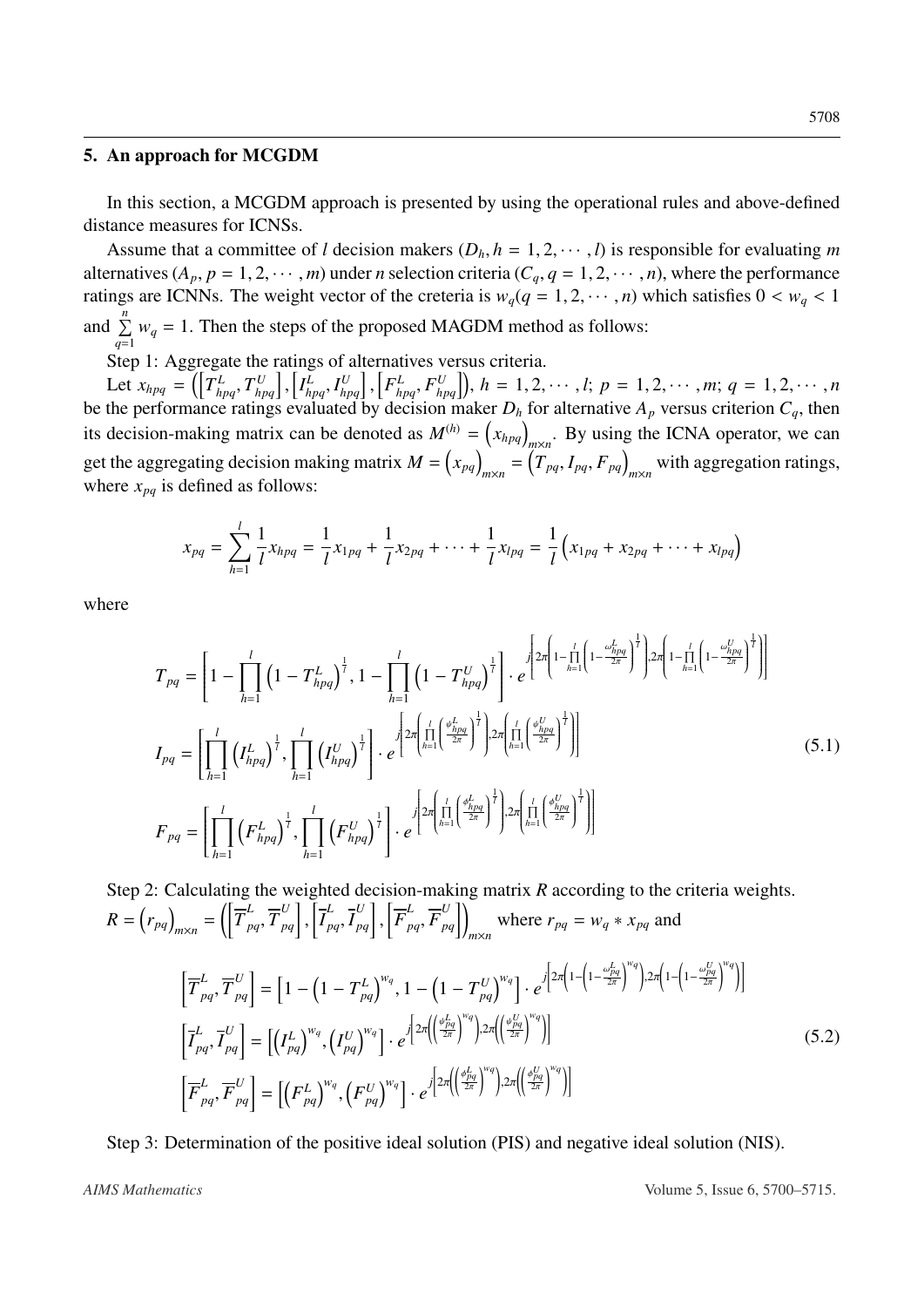$$
PIS = R^{+} = (R_{1}^{+}, R_{2}^{+}, \cdots, R_{n}^{+}) \text{ and } NIS = R^{-} = (R_{1}^{-}, R_{2}^{-}, \cdots, R_{n}^{-}) \text{ where}
$$
\n
$$
R_{q}^{+} = (\left[\max_{p} \left(\overline{T}_{pq}^{L}\right), \max_{p} \left(\overline{T}_{pq}^{U}\right)\right] \cdot e^{\int_{\left[\max_{p} \left(\overline{\omega}_{pq}^{L}\right), \max_{p} \left(\overline{\omega}_{pq}^{U}\right)\right]},
$$
\n
$$
\left[\min_{p} \left(\overline{I}_{pq}^{L}\right), \min_{p} \left(\overline{I}_{pq}^{U}\right)\right] \cdot e^{\int_{\left[\min_{p} \left(\overline{\omega}_{pq}^{L}\right), \min_{p} \left(\overline{\omega}_{pq}^{U}\right)\right]} \cdot e^{\int_{\left[\min_{p} \left(\overline{\omega}_{pq}^{L}\right), \min_{p} \left(\overline{\omega}_{pq}^{U}\right)\right]} \cdot e^{\int_{\left[\min_{p} \left(\overline{\omega}_{pq}^{L}\right), \min_{p} \left(\overline{\omega}_{pq}^{U}\right)\right]}} \cdot e^{\int_{\left[\min_{p} \left(\overline{\omega}_{pq}^{L}\right), \min_{p} \left(\overline{\omega}_{pq}^{U}\right)\right]}} \cdot e^{\int_{\left[\min_{p} \left(\overline{\omega}_{pq}^{L}\right), \min_{p} \left(\overline{\omega}_{pq}^{U}\right)\right]}} \cdot e^{\int_{\left[\min_{p} \left(\overline{\omega}_{pq}^{L}\right), \min_{p} \left(\overline{\omega}_{pq}^{U}\right)\right], \dots} \cdot \left[\max_{p} \left(\overline{I}_{pq}^{L}\right), \max_{p} \left(\overline{I}_{pq}^{U}\right)\right] \cdot e^{\int_{\left[\max_{p} \left(\overline{\omega}_{pq}^{L}\right), \max_{p} \left(\overline{\omega}_{pq}^{U}\right)\right]}} \cdot e^{\int_{\left[\max_{p} \left(\overline{\omega}_{pq}^{L}\right), \max_{p} \left(\overline{\omega}_{pq}^{U}\right)\right]} \cdot e^{\int_{\left[\max_{p} \left(\overline{\omega}_{pq}^{L}\right), \max_{p} \left(\overline{\omega}_{pq}^{U}\right)\right]}} \cdot e^{\int_{\left
$$

Step 4: Calculating the distance between each alternative and PIS, NIS.

$$
d_p^+ = \sum_{q=1}^n d\left(r_{pq}, R_q^+\right) \tag{5.5}
$$

$$
d_p^- = \sum_{q=1}^n d(r_{pq}, R_q^-)
$$
 (5.6)

where  $d\left(r_{pq}, R_q^+\right)$  and  $d\left(r_{pq}, R_q^-\right)$  are defined in section 3.

Step 5: Calculating the closeness coefficients of alternatives.

$$
CC_p = \frac{d_p^-}{d_p^+ + d_p^-}
$$
\n(5.7)

Step 6: Ranking the alternatives. The larger value of closeness coefficients  $CC_p$ , the better alternative  $A_p$  is.

#### 6. Numerical example

In this section, we applies the proposed MCGDM method for green supplier selection.

The managers would like to manage the suppliers effectively, due to an increasing number of them [\[18\]](#page-14-17). Data were collected by conducting semi-structured interviews with managers and department heads. Three managers (decision-makers), i.e.,  $D_1 - D_3$ , were requested to separately proceed to their own evaluation. Five criteria, namely Price/cost  $(C_1)$ , Quality  $(C_2)$ , Delivery  $(C_3)$ , Relationship Closeness  $(C_4)$  and Environmental Management Systems  $(C_5)$ , were selected to evaluate the green suppliers. The weight of criteria is  $w = \{0.2, 0.3, 0.25, 0.15, 0.1\}$ . Three managers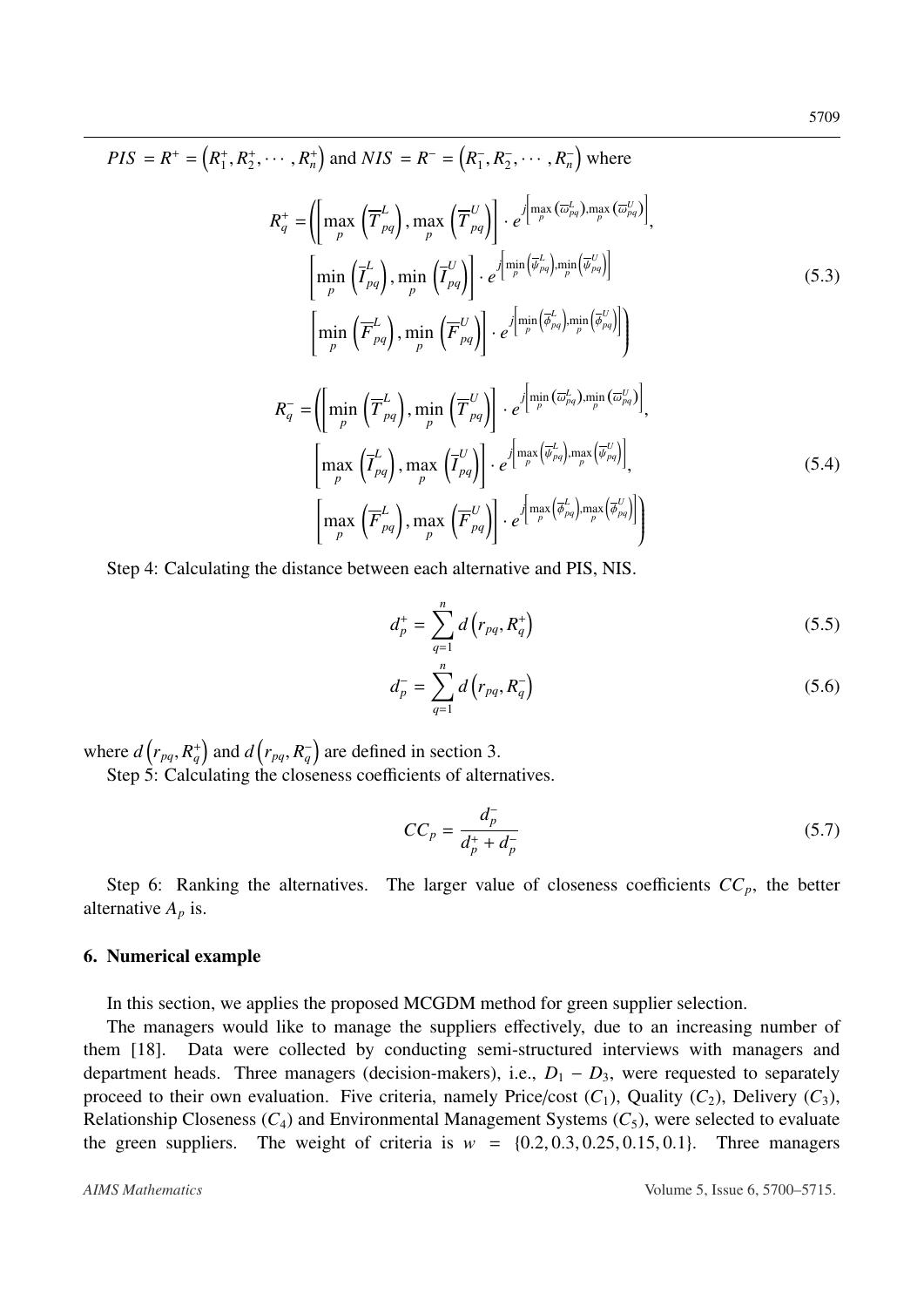determined the performance ratings of three suppliers  $A_1$ ,  $A_2$  and  $A_3$  under the criteria by using the linguistic set  $S = \{VL, L, F, G, VG\}$ , where

$$
VL = VeryLow = \left([0.1, 0.2] e^{j\pi[0.7, 0.8]}, [0.7, 0.8] e^{j\pi[0.9, 1.0]}, [0.6, 0.7] e^{j\pi[1.0, 1.1]}\right)
$$
  
\n
$$
L = Low = \left([0.3, 0.4] e^{j\pi[0.8, 0.9]}, [0.6, 0.7] e^{j\pi[1.0, 1.1]}, [0.5, 0.6] e^{j\pi[0.9, 1.0]}\right)
$$
  
\n
$$
F = Fair = \left([0.4, 0.5] e^{j\pi[0.8, 0.9]}, [0.5, 0.6] e^{j\pi[0.9, 1.0]}, [0.4, 0.5] e^{j\pi[0.8, 0.9]}\right)
$$
  
\n
$$
G = Good = \left([0.6, 0.7] e^{j\pi[0.9, 1.0]}, [0.4, 0.5] e^{j\pi[0.9, 1.0]}, [0.3, 0.4] e^{j\pi[0.7, 0.8]}\right)
$$
  
\n
$$
VG = VeryGood = \left([0.7, 0.8] e^{j\pi[1.1, 1.2]}, [0.2, 0.3] e^{j\pi[0.8, 0.9]}, [0.1, 0.2] e^{j\pi[0.6, 0.7]}\right)
$$

to evaluate the suitability of the suppliers under each criteria. Tables 1–3 show the three managers' performance ratings.

Table 1. The Performance Rating From Decision maker  $D_1$ .

|                  | $C_2$ $C_3$ $C_4$ $C_5$ |   |            |
|------------------|-------------------------|---|------------|
| $A_1$ G F L G L  |                         |   |            |
| $A_2$ F VG G F   |                         |   | $\epsilon$ |
| $A_3$ VG $F$ $F$ |                         | G | $\epsilon$ |

Table 2. The Performance Rating From Decision maker  $D_2$ .

|                  | $C_1$ $C_2$ $C_3$ $C_4$ $C_5$ |  |  |
|------------------|-------------------------------|--|--|
| $A_1$ G F L G L  |                               |  |  |
| $A_2$ F VG G F G |                               |  |  |
| $A_3$ VG F F G G |                               |  |  |

Table 3. The Performance Rating From Decision maker *D*3.

|       | $C_{1}$        |              | $C_2$ $C_3$ $C_4$ $C_5$ |   |     |
|-------|----------------|--------------|-------------------------|---|-----|
| $A_1$ |                | G F L G L    |                         |   |     |
|       | $A_2$ F VG G F |              |                         |   | - G |
| $A_3$ |                | $VG$ $F$ $F$ |                         | G | G   |

Then the complete MCGDM procedure is characterized by the following steps:

Step 1: Aggregated performance ratings.

According to Eq (5.1), the aggregated ratings of three suppliers versus five criteria from three decision makers are given in Table 4.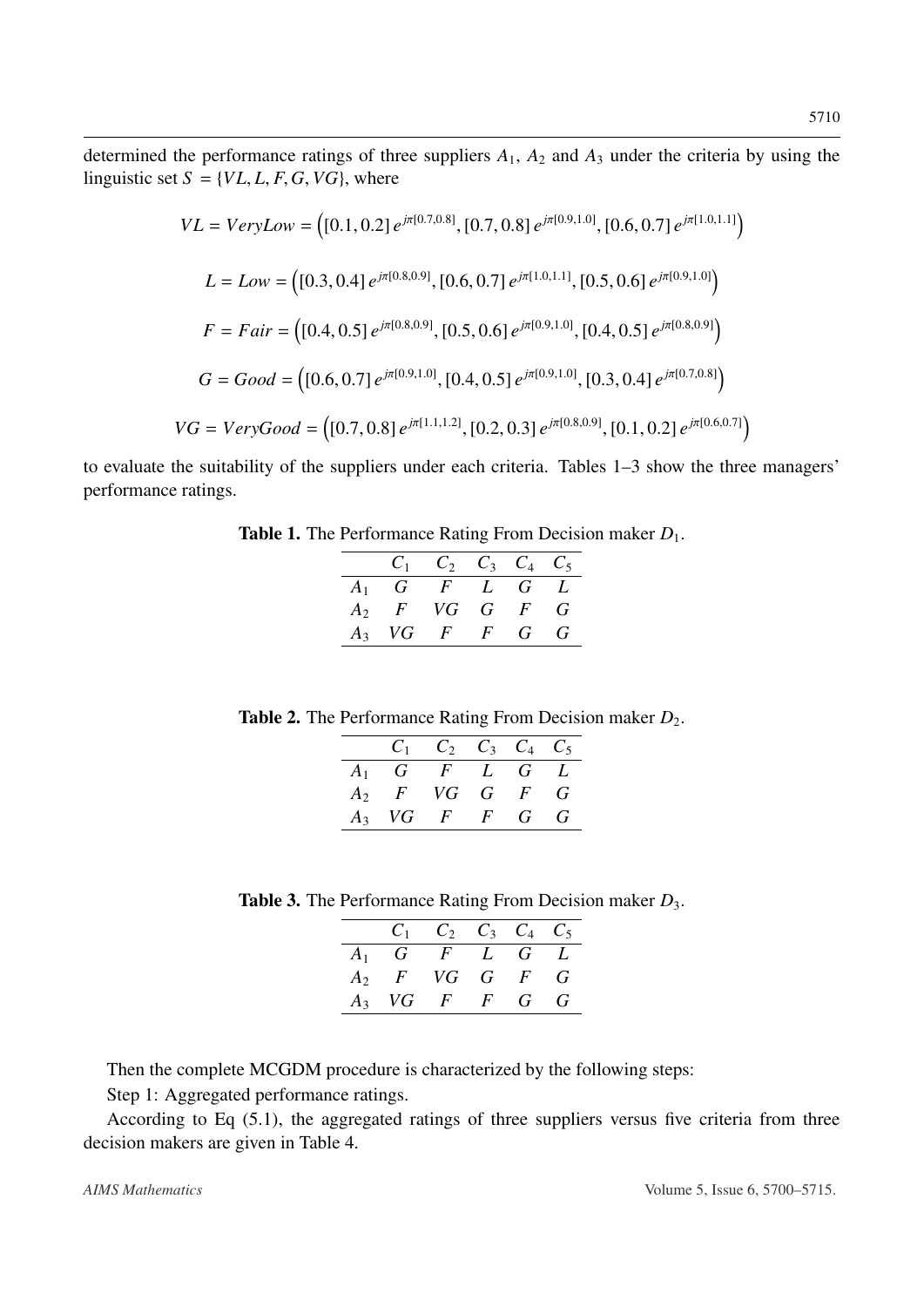| $C_q$ | $A_p$          | <b>Aggregation ratings</b>                                                                                                                       |
|-------|----------------|--------------------------------------------------------------------------------------------------------------------------------------------------|
| $C_1$ | A <sub>1</sub> | $\left([0.5421, 0.6443]\,e^{j2\pi[0.4338, 0.4839]}, [0.4309, 0.5313]\,e^{j2\pi[0.45, 0.50]}, [0.3302, 0.4309]\,e^{j2\pi[0.3659, 0.4160]}\right)$ |
|       | $A_2$          | $\left([0.4759, 0.5783]\,e^{j2\pi[0.4172, 0.4672]}, [0.4642, 0.5646]\,e^{j2\pi[0.45, 0.50]}, [0.3646, 0.4642]\,e^{j2\pi[0.3826, 0.4327]}\right)$ |
|       | $A_3$          | $($ [0.6698, 0.7711] $e^{j2\pi[0.5189, 0.5691]},$ [0.2520, 0.3557] $e^{j2\pi[0.4160, 0.4661]},$ [0.1442, 0.2520] $e^{j2\pi[0.3158, 0.3659]}$     |
| $C_2$ | $A_1$          | $($ [0.4, 0.5] $e^{j2\pi[0.40,0.45]}$ , [0.5, 0.6] $e^{j2\pi[0.45,0.50]}$ , [0.4, 0.5] $e^{j2\pi[0.40,0.45]}$                                    |
|       | A <sub>2</sub> | $($ [0.6366, 0.7379] $e^{j2\pi[0.4856, 0.5358]}$ , [0.3175, 0.4217] $e^{j2\pi[0.4327, 0.4827]}$ , [0.2080, 0.3175] $e^{j2\pi[0.3325, 0.3826]}$   |
|       | $A_3$          | $\left([0.5421,0.6443]\,e^{j2\pi[0.4338,0.4839]},[0.4309,0.5313]\,e^{j2\pi[0.45,0.50]},[0.3302,0.4309]\,e^{j2\pi[0.3659,0.4160]}\right)$         |
| $C_3$ | A <sub>1</sub> | $($ [0.3351, 0.4354] $e^{j2\pi[0.40,0.45]}$ , [0.5646, 0.6649] $e^{j2\pi[0.4827,0.5328]}$ , [0.4642, 0.5646] $e^{j2\pi[0.4327,0.4827]}$          |
|       | A <sub>2</sub> | $($ [0.6, 0.7] $e^{j2\pi[0.45, 0.50]}$ , [0.4, 0.5] $e^{j2\pi[0.45, 0.50]}$ , [0.3, 0.4] $e^{j2\pi[0.35, 0.4]}$                                  |
|       | $A_3$          | $\left([0.4759, 0.5783]\,e^{j2\pi[0.4172, 0.4672]}, [0.4642, 0.5646]\,e^{j2\pi[0.45, 0.50]}, [0.3646, 0.4642]\,e^{j2\pi[0.3826, 0.4327]}\right)$ |
| $C_4$ | A <sub>1</sub> | $^{(0.5421, 0.6443]e^{j2\pi[0.4338, 0.4839]}, [0.4309, 0.5313]e^{j2\pi[0.45, 0.50]}, [0.3302, 0.4309]e^{j2\pi[0.3659, 0.4160]},$                 |
|       | $A_2$          | $\left([0.3684, 0.4687]\,e^{j2\pi[0.40, 0.45]}, [0.5313, 0.6316]\,e^{j2\pi[0.4661, 0.5161]}, [0.4309, 0.5313]\,e^{j2\pi[0.4160, 0.4661]}\right)$ |
|       | $A_3$          | $\left([0.6366,0.7379]\,e^{j2\pi[0.4672,0.5173]},[0.3175,0.4217]\,e^{j2\pi[0.4327,0.4827]},[0.2080,0.3175]\,e^{j2\pi[0.3325,0.3826]}\right)$     |
| $C_5$ | A <sub>1</sub> | $($ [0.3351, 0.4354] $e^{j2\pi[0.40,0.45]}$ , [0.5646, 0.6649] $e^{j2\pi[0.4827,0.5328]}$ , [0.4642, 0.5646] $e^{j2\pi[0.4327,0.4827]}$          |
|       | A <sub>2</sub> | $($ [0.6366, 0.7379] $e^{j2\pi[0.4856, 0.5358]}$ , [0.3175, 0.4217] $e^{j2\pi[0.4327, 0.4827]}$ , [0.2080, 0.3175] $e^{j2\pi[0.3325, 0.3826]}$   |
|       | $A_3$          | $\left([0.4759, 0.5783]\,e^{j2\pi[0.4172, 0.4672]}, [0.4642, 0.5646]\,e^{j2\pi[0.45, 0.50]}, [0.3646, 0.4642]\,e^{j2\pi[0.3826, 0.4327]}\right)$ |
|       |                |                                                                                                                                                  |

Table 4. The Aggregated Ratings of Suppliers versus The Criteria.

Step 2: Calculating the weighted decision making matrix  $R = (r_{pq})_{m \times n}$ . According to the attribute weight  $w = \{0.2, 0.3, 0.25, 0.15, 0.1\}$  and Eq (5.2), the weighted decision king matrix is obtained and shown in Table 5. making matrix is obtained and shown in Table 5.

| $C_q$ | $A_p$          | <b>Aggregation ratings</b>                                                                                                                           |
|-------|----------------|------------------------------------------------------------------------------------------------------------------------------------------------------|
| $C_1$ | A <sub>1</sub> | $\left([0.1446, 0.1868]\,e^{j2\pi[0.1075, 0.1239]}, [0.8450, 0.8812]\,e^{j2\pi[0.8524, 0.8706]}, [0.8012, 0.8450]\,e^{j2\pi[0.8178, 0.8391]}\right)$ |
|       | $A_2$          | $\left([0.1212, 0.1586]\,e^{j2\pi[0.1024, 0.1183]}, [0.8577, 0.8920]\,e^{j2\pi[0.8524, 0.8706]}, [0.8173, 0.8577]\,e^{j2\pi[0.8252, 0.8457]}\right)$ |
|       | $A_3$          | $\left([0.1988, 0.2554]\,e^{j2\pi[0.1361, 0.1550]}, [0.7591, 0.8132]\,e^{j2\pi[0.8391, 0.8584]}, [0.6789, 0.7591]\,e^{j2\pi[0.7941, 0.8178]}\right)$ |
| $C_2$ | A <sub>1</sub> | $\left([0.1421, 0.1877]\,e^{j2\pi[0.1421, 0.1642]}, [0.8123, 0.8579]\,e^{j2\pi[0.7870, 0.8123]}, [0.7597, 0.8123]\,e^{j2\pi[0.7597, 0.7870]}\right)$ |
|       | $A_2$          | $\left([0.2619, 0.3308]\,e^{j2\pi[0.1808, 0.2057]}, [0.7088, 0.7718]\,e^{j2\pi[0.7778, 0.8037]}, [0.6243, 0.7088]\,e^{j2\pi[0.7157, 0.7496]}\right)$ |
|       | $A_3$          | $\left([0.2089, 0.2666]\,e^{j2\pi[0.1569, 0.1800]}, [0.7768, 0.8272]\,e^{j2\pi[0.7870, 0.8123]}, [0.7172, 0.7768]\,e^{j2\pi[0.7396, 0.7686]}\right)$ |
| $C_3$ | $A_1$          | $\left([0.0970, 0.1332]\,e^{j2\pi[0.1199, 0.1388]}, [0.8668, 0.9030]\,e^{j2\pi[0.8335, 0.8544]}, [0.8254, 0.8668]\,e^{j2\pi[0.8110, 0.8335]}\right)$ |
|       | $A_2$          | $\left([0.2407,0.2599]\,e^{j2\pi[0.1388,0.1591]},[0.7953,0.8409]\,e^{j2\pi[0.8190,0.8409]},[0.7401,0.7953]\,e^{j2\pi[0.7692,0.7953]}\right)$         |
|       | $A_3$          | $\left([0.1491, 0.1942]\,e^{j2\pi[0.1263, 0.1456]}, [0.8254, 0.8668]\,e^{j2\pi[0.8190, 0.8409]}, [0.7764, 0.8254]\,e^{j2\pi[0.7883, 0.8110]}\right)$ |
| $C_4$ | A <sub>1</sub> | $\left([0.1106, 0.1436]\,e^{j2\pi[0.0818, 0.0945]}, [0.8814, 0.9095]\,e^{j2\pi[0.8871, 0.9013]}, [0.8469, 0.8814]\,e^{j2\pi[0.8600, 0.8767]}\right)$ |
|       | A <sub>2</sub> | $\left([0.0666,0.0905]\,e^{j2\pi[0.0738,0.0858]},[0.9095,0.9334]\,e^{j2\pi[0.8918,0.9055]},[0.8814,0.9095]\,e^{j2\pi[0.8767,0.8918]}\right)$         |
|       | $A_3$          | $\left([0.1409, 0.1820]\,e^{j2\pi[0.0901, 0.1035]}, [0.8419, 0.8785]\,e^{j2\pi[0.8819, 0.8965]}, [0.7901, 0.8419]\,e^{j2\pi[0.8478, 0.8658]}\right)$ |
| $C_5$ | $A_1$          | $\left([0.0400,0.0556]\,e^{j2\pi[0.0498,0.0580]},[0.9444,0.9600]\,e^{j2\pi[0.9298,0.9390]},[0.9261,0.9444]\,e^{j2\pi[0.9196,0.9298]}\right)$         |
|       | $A_2$          | $\left([0.0963, 0.1253]\,e^{j2\pi[0.0643, 0.0739]}, [0.8916, 0.9173]\,e^{j2\pi[0.9196, 0.9298]}, [0.8547, 0.8916]\,e^{j2\pi[0.8957, 0.9084]}\right)$ |
|       | $A_3$          | $\left([0.0626,0.0827]\,e^{j2\pi[0.0526,0.0610]},[0.9261,0.9444]\,e^{j2\pi[0.9233,0.9390]},[0.9037,0.9261]\,e^{j2\pi[0.9092,0.9196]}\right)$         |
|       |                |                                                                                                                                                      |

Table 5. The Weighted Decision Making Matrix *R*.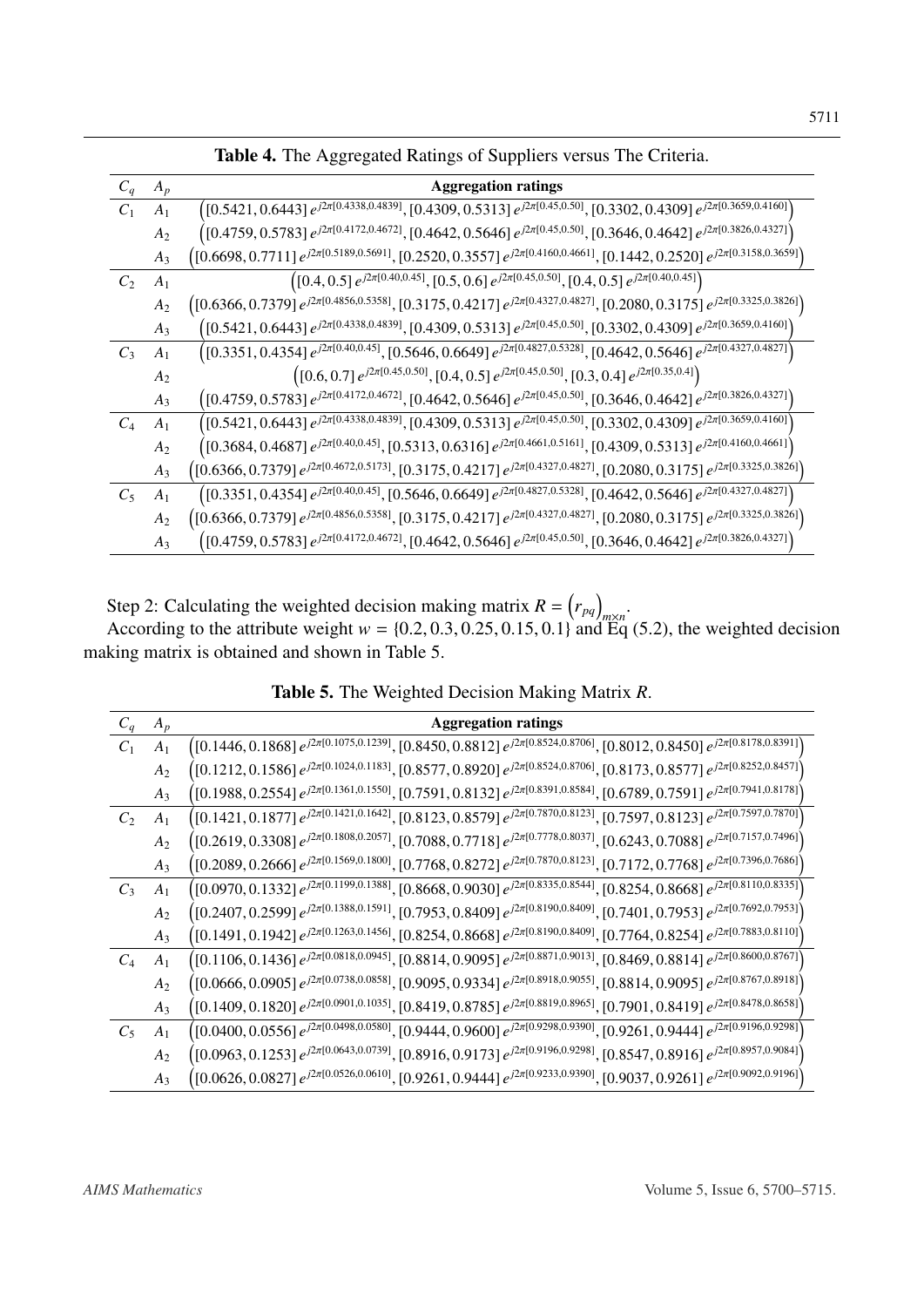Step 4: Determination of the PIS and NIS.

According to Eqs (5.3) and (5.4), we can get the PIS and NIS as following:

$$
R_{1}^{+} = ([0.1988, 0.2554] e^{j2\pi[0.1361, 0.1550]}, [0.7591, 0.8132] e^{j2\pi[0.8391, 0.8584]},
$$
  
\n
$$
[0.6789, 0.7591] e^{j2\pi[0.7941, 0.8178]}\n
$$
  
\n
$$
R_{2}^{+} = ([0.2619, 0.3308] e^{j2\pi[0.1808, 0.2057]}, [0.7088, 0.7718] e^{j2\pi[0.7778, 0.8037]},
$$
  
\n
$$
[0.6243, 0.7088] e^{j2\pi[0.7187, 0.7496]}\n
$$
  
\n
$$
R_{3}^{+} = ([0.2407, 0.2599] e^{j2\pi[0.1388, 0.1591]}, [0.7593, 0.8409] e^{j2\pi[0.8190, 0.8409]},
$$
  
\n
$$
[0.7401, 0.7953] e^{j2\pi[0.0901, 0.1035]}, [0.8419, 0.8785] e^{j2\pi[0.819, 0.8965]},
$$
  
\n
$$
[0.7901, 0.8419] e^{j2\pi[0.8478, 0.8658]}\n
$$
  
\n
$$
R_{5}^{+} = ([0.0963, 0.1253] e^{j2\pi[0.0643, 0.0739]}, [0.8916, 0.9173] e^{j2\pi[0.819, 0.9298]},
$$
  
\n
$$
[0.8547, 0.8916] e^{j2\pi[0.8597, 0.9084]}\n
$$
  
\n
$$
R_{1}^{-} = ([0.1212, 0.1586] e^{j2\pi[0.1024, 0.1183]}, [0.8916, 0.9173] e^{j2\pi[0.9196, 0.929
$$

Step 5: Calculating the distance measures between alternatives and PIS, NIS. We compute the distance measures by Eqs  $(5.5)$  and  $(5.6)$  which are shown in Table 6.

|                                                    | $d_2^+$ | $d_{2}$ | $a_{\gamma}$ |  |
|----------------------------------------------------|---------|---------|--------------|--|
| 0.2484 0.1082 0.0974 0.0331 0.1684 0.1819          |         |         |              |  |
| $d_E$ 0.2972 0.1288 0.1191 0.0406 0.2012 0.2176    |         |         |              |  |
| $d_{Hd}$ 0.4819 0.2014 0.2009 0.0744 0.3297 0.3552 |         |         |              |  |
|                                                    |         |         |              |  |

Table 6. The Distance Measures by Different Methods.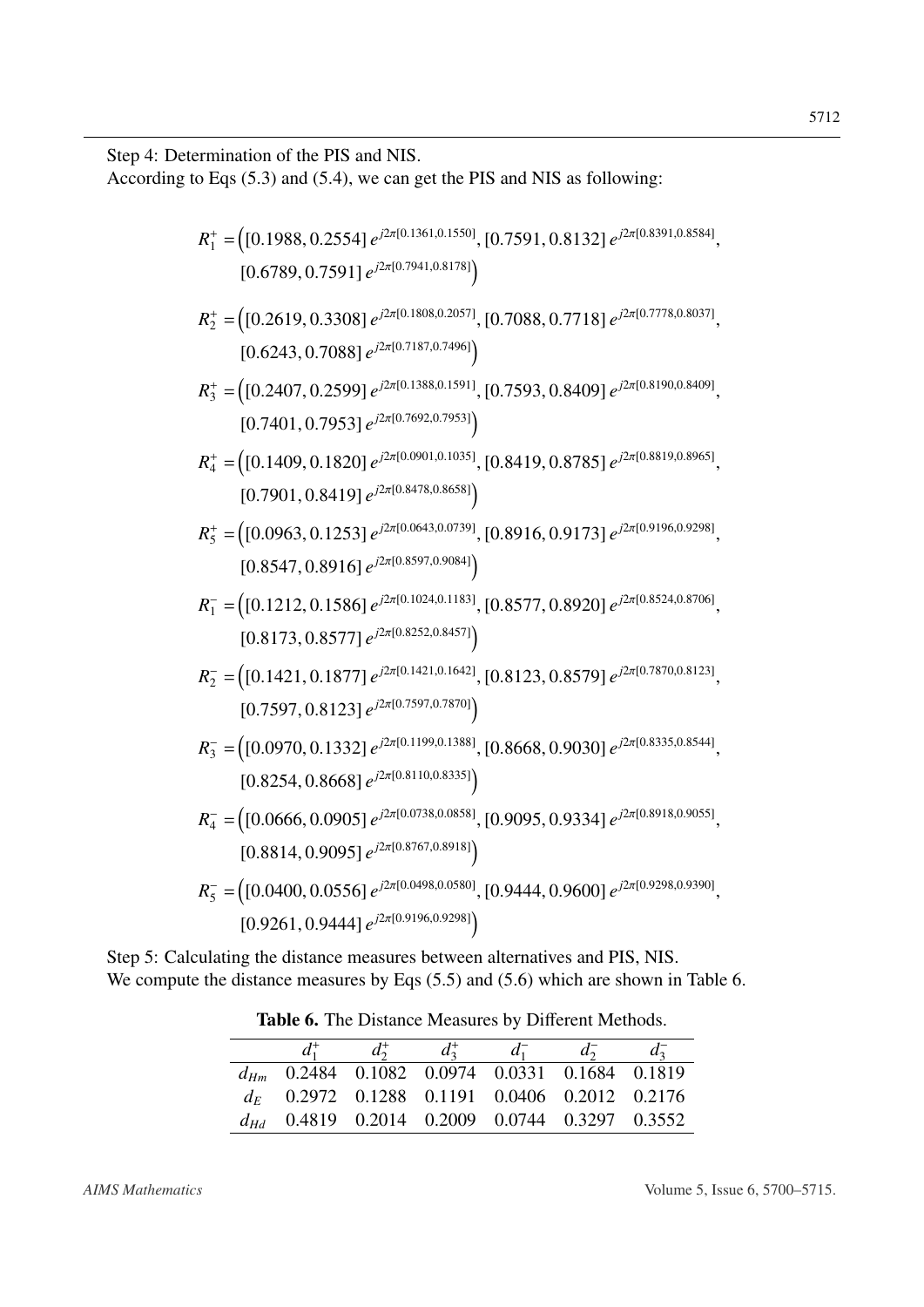Step 6: Computing the closeness coefficients.

According to Eq (5.7), the closeness coefficients are obtained and shown in Table 7.

|                               |  | $CC_1$ $CC_2$ $CC_3$ Final Ranking |
|-------------------------------|--|------------------------------------|
| $d_{Hm}$ 0.1176 0.6088 0.6513 |  | $A_3 > A_2 > A_1$                  |
| $d_E$ 0.1202 0.6097 0.6463    |  | $A_3 > A_2 > A_1$                  |
| $d_{Hd}$ 0.1337 0.6208 0.6387 |  | $A_3 > A_2 > A_1$                  |
|                               |  |                                    |

Table 7. The Closeness Coefficient.

From these results, it is obvious that the ranking of three suppliers is  $A_3 > A_2 > A_1$ , and the optimal supplier is *A*3.

By comparing with the method proposed in [\[18\]](#page-14-17), the biggest difference is the criteria weights which are the interval complex neutrosophic numbers in [\[18\]](#page-14-17) whereas real numbers in our paper, but one similarity is that the weights are satisfied that  $w_2 > w_3 > w_1 > w_4 > w_5$ , so the ranking result and optimal supplier are in the same way which can show our approach is practical and effective.

## 7. Conclusions

It is obvious that interval complex neutrosophic set is a useful tool for dealing with the uncertain, inconsistent and incomplete information in periodic data. The aim of this paper is to introduce some interval complex neutrosophic distance measures and apply them into MCGDM problems. Hence, based on the Hamming, Euclidean, Hausdorff metrics, we present some distance measures for ICNSs, and an approach is developed to handle the MCGDM problems. At the beginning of this article, we briefly introduce some definitions and set theoretic properties of ICNS. Next, in order to obtain the best alternative(s), we propose an approach based on some distance measures for MCGDM problems. Finally, we illustrate the application of the proposed method thorough a numerical example. From the result we can see the practicality and effectiveness of this method.

As further work, we may develop more information measures and techniques for decision-making problems under interval complex neutrosophic environment and apply them into different fields, such as venture capital, pattern recognition and comprehensive evaluation.

## Acknowledgments

The authors wish to thank the editors and referees for their valuable guidance and support in improving the quality of this paper. This research was funded by the Humanities and Social Sciences Foundation of Ministry of Education of the Peoples Republic of China (17YJA630115).

## Conflict of interest

The authors declare that there is no conflict of interest.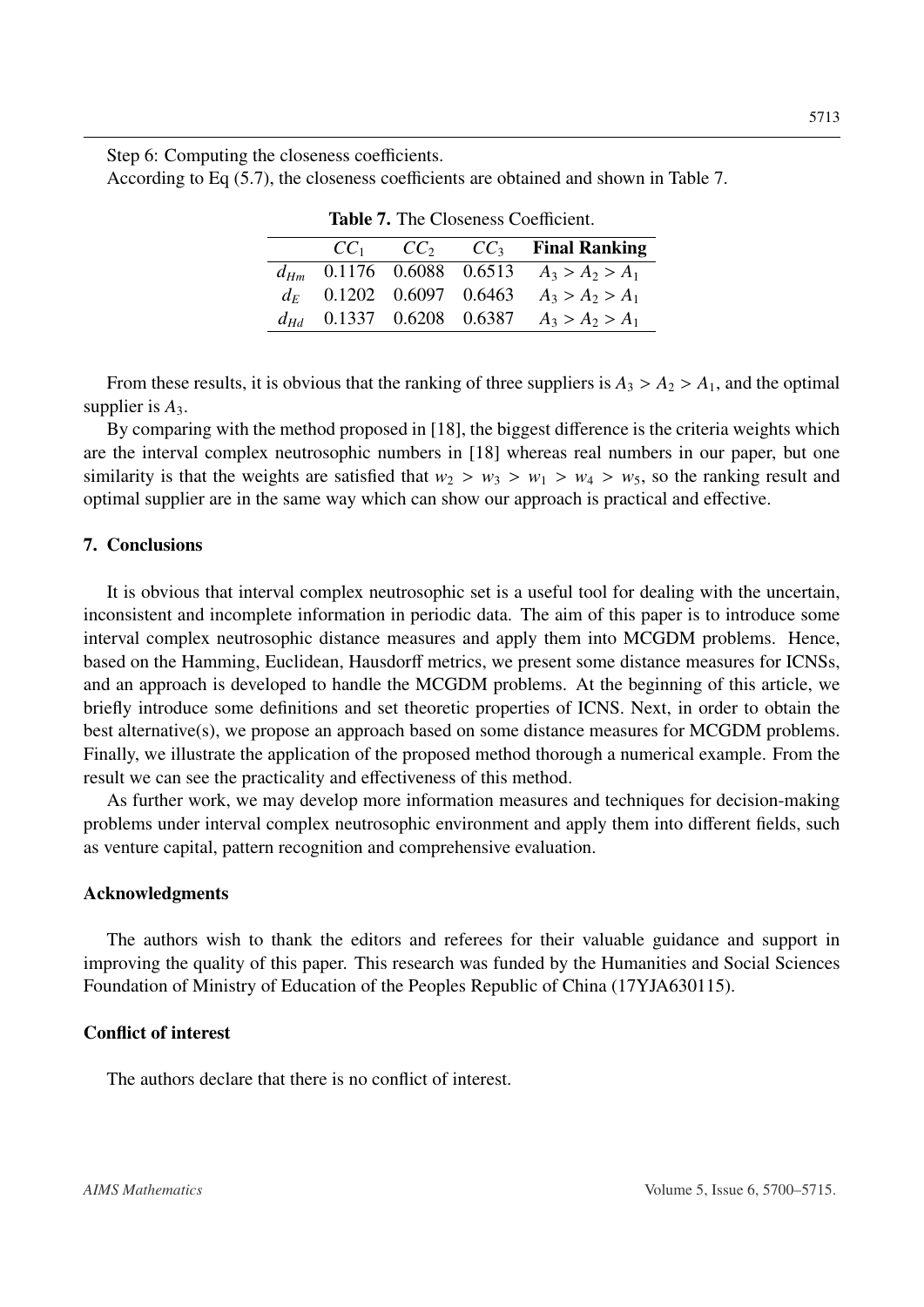#### References

- <span id="page-14-0"></span>1. H. Garg, *Some arithmetic operations on the generalized sigmoidal fuzzy numbers and its application*, Granular Comput., 3 (2018), 9–25.
- <span id="page-14-1"></span>2. L. A. Zadeh, *Fuzzy sets*, Inf. Control, 8 (1965), 338–353.
- <span id="page-14-2"></span>3. K. T. Atanassov, *Intuitionistic fuzzy sets*, Fuzzy Sets Syst., 20 (1986), 87–96.
- <span id="page-14-3"></span>4. K. T. Atanassov, G. Gargov, *Interval valued intuitionistic fuzzy sets*, Fuzzy Sets Syst., 31 (1989), 343–349.
- <span id="page-14-4"></span>5. Z. Xu, R. R. Yager, *Some geometric aggregation operators based on intuitionistic fuzzy sets*, Int. J. Gen. Syst., 35 (2006), 417–433.
- <span id="page-14-5"></span>6. Z. Xu, *Intuitionistic fuzzy aggregation operators*, IEEE Trans. Fuzzy Syst., 15 (2007), 1179–1187.
- <span id="page-14-6"></span>7. F. Smarandache, *A unifying field in logic. Neutrosophy: Neutrosophic probability, set and logic*, American Research Press, Rehoboth, 1999.
- <span id="page-14-7"></span>8. H. Wang, F. Smarandache, Y. Q. Zhang, et al. *Single valued neutrosophic sets*, Multispace Multistruct, 4 (2010), 410–413.
- <span id="page-14-8"></span>9. H. Wang, F. Smarandache, Y. Q. Zhang, et al. *Interval neutrosophic sets and logic: Theory and applications in computing*, Hexis: Phoenix, AZ, USA, 2005.
- <span id="page-14-9"></span>10. J. Ye, *Multicriteria decision-making method using the correlation coe*ffi*cient under single-value neutrosophic environment*, Int. J. Gen. Syst., 42 (2013), 386–394.
- <span id="page-14-10"></span>11. J. Ye, *Single valued neutrosophic cross-entropy for multicriteria decision making problems*, Appl. Math. Model., 38 (2014), 1170–1175.
- <span id="page-14-11"></span>12. P. K. Singh, *Three-way fuzzy concept lattice representation using neutrosophic set*, Int. J. Mach. Learn. Cybern., 8 (2017), 69–79.
- <span id="page-14-12"></span>13. V. Cetkin, H. Aygun, *An approach to neutrosophic subgroup and its fundamental properties*, J. Intell. Fuzzy Syst., 29 (2015), 1941–1947.
- <span id="page-14-13"></span>14. D. Ramot, R. Milo, M. Friedman, et al. *Complex fuzzy sets*, IEEE Trans. Fuzzy Syst., 10 (2002), 171–186.
- <span id="page-14-14"></span>15. A. Alkouri, A. R. Salleh, *Complex intuitionistic fuzzy sets*, AIP Conf. Proc., 1482 (2012), 464–470.
- <span id="page-14-15"></span>16. H. Garg, D. Rani, *Complex interval-valued intuitionistic fuzzy sets and their aggregation operators*, Fund. Inform., 164 (2019), 61–101.
- <span id="page-14-16"></span>17. M. Ali, F. Smarandache, *Complex neutrosophic set*, Neural. Comput. Appl., 28 (2017), 1817–1834.
- <span id="page-14-17"></span>18. M. Ali, L. Q. Dat, F. Smarandache, *Interval complex neutrosophic set: Formulation and applications in decision-making*, Int. J. Fuzzy Syst., 20 (2018), 986–999.
- <span id="page-14-18"></span>19. D. Rani, H. Garg, *Distance measures between the complex intuitionistic fuzzy sets and their applications to the decision-making process*, Int. J. Uncertain Quantif., 7 (2017), 423–439.
- <span id="page-14-19"></span>20. T. Kumar, R. Bajaj, *On complex intuitionistic fuzzy soft sets with distance measures and entropies*, J. Math., 2014 (2014), 1–12.

5714